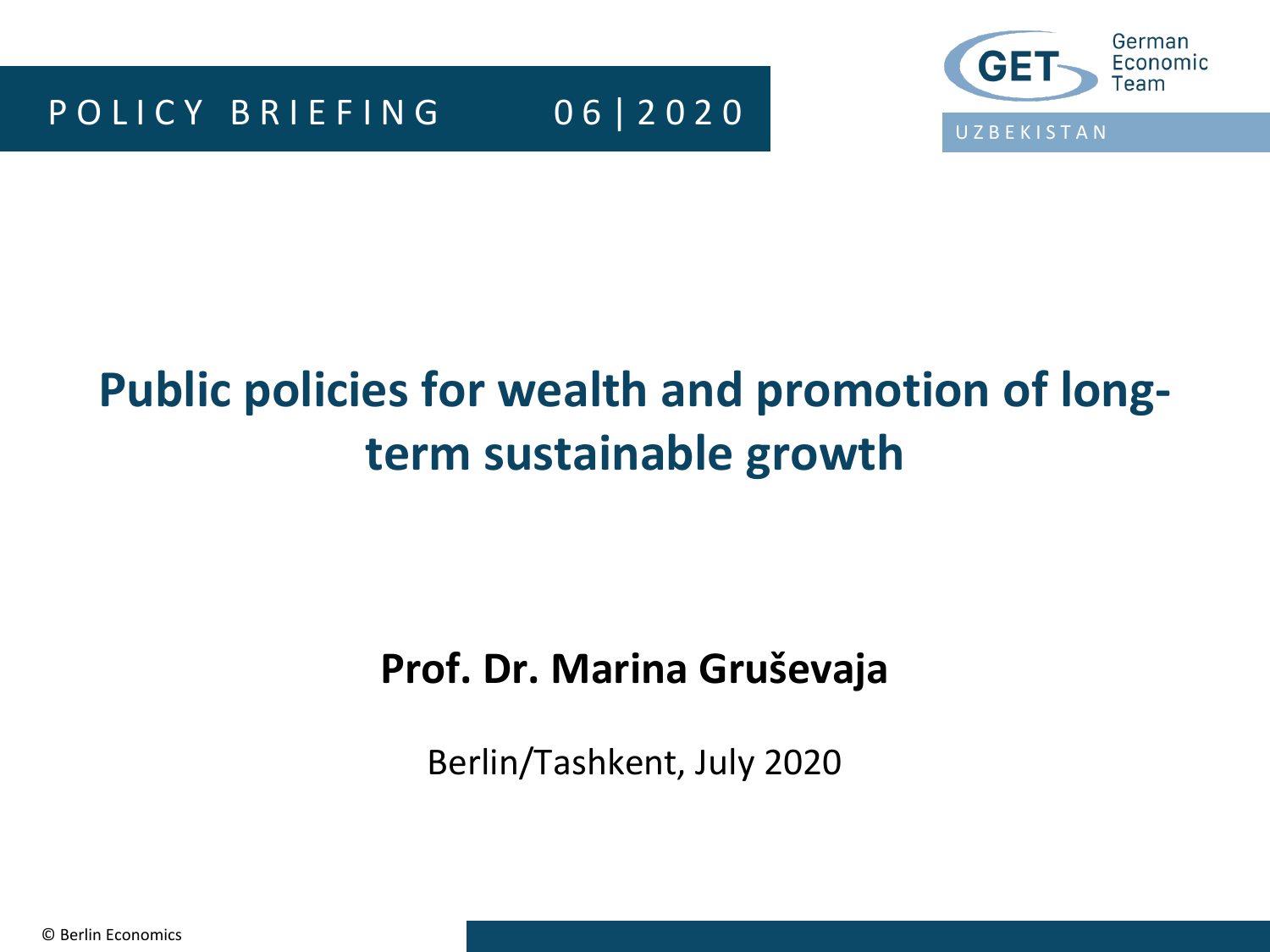### **The Role of the State in the Market Oriented Economic Systems**

|                                         | <b>Ordo-Liberal System</b><br>(framework setting) | <b>Neo-Mercantilism</b><br>(deterministic<br>approach/trade-oriented) | <b>Liberal System</b><br>(laissez faire)                  |
|-----------------------------------------|---------------------------------------------------|-----------------------------------------------------------------------|-----------------------------------------------------------|
| <b>Competition</b><br>policy/law        | Full competition,<br>protection/promotion         | Strategic competition, selective<br>protection/ promotion             | Any kind of<br>competition/anti-trust                     |
| <b>State intervention</b><br>in markets | None, in principal                                | Selective supply-side support                                         | <b>None</b>                                               |
| <b>Fiscal policy</b>                    | <b>Balanced budget</b>                            | Functional finance/selective<br>target oriented subsidies             | <b>Functional finance:</b><br>administration/<br>security |
| Industrial policy                       | <b>Framework setting</b>                          | Strategic interventions e.g.<br><b>National Champions</b>             | <b>None</b>                                               |
| <b>Social policy</b>                    | Redistribution, security,<br>subsidiarity         | Redistribution, buffer for<br>structural change                       | <b>None</b>                                               |
| <b>International</b><br><b>Trade</b>    | Free                                              | Free exports/restricted import                                        | Free                                                      |

*Source: own illustration*

© Berlin Economics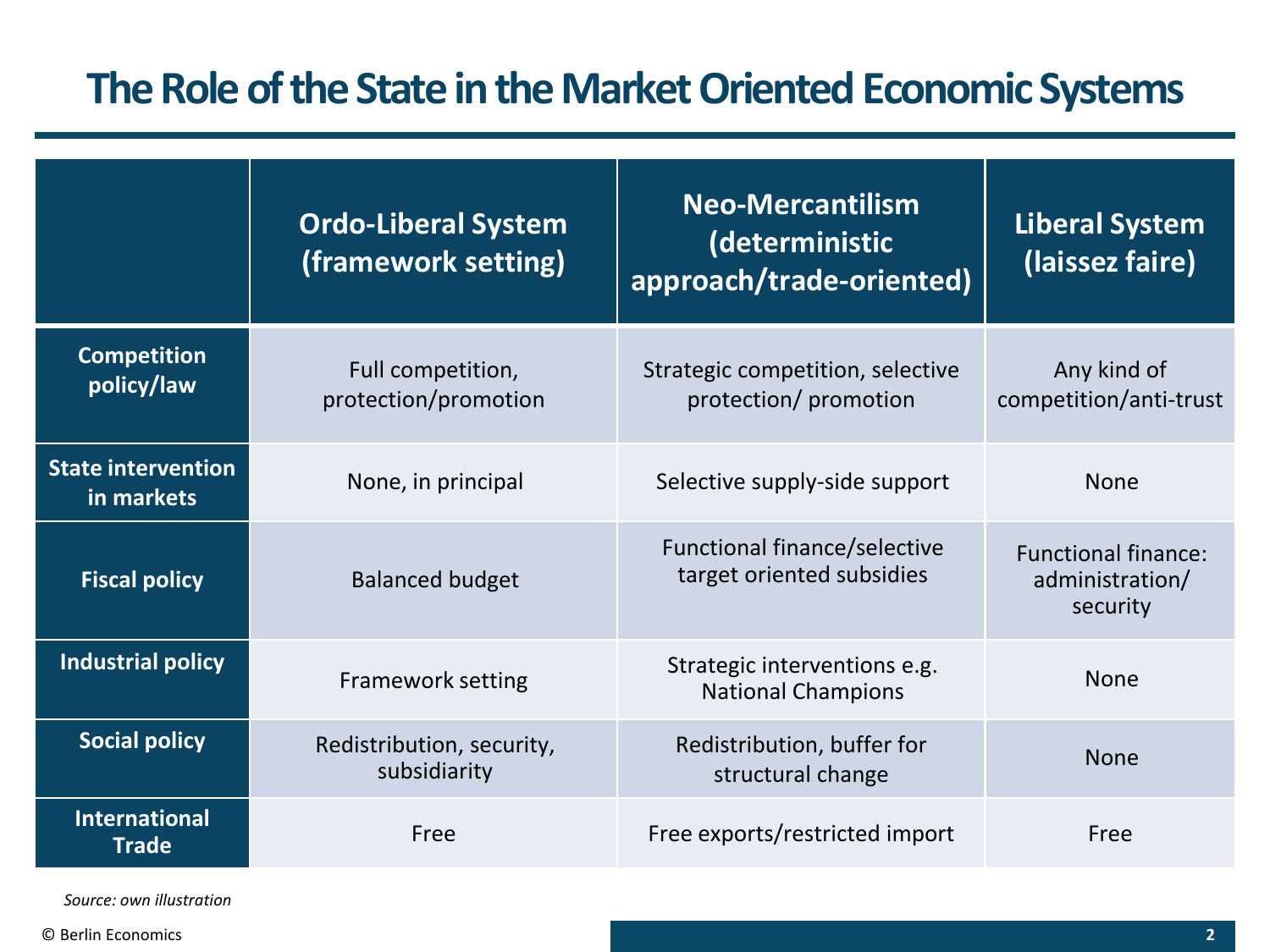# **Core Public Policiesin Ordo-Liberal Market Economies**

**1. Competition Policy 2. Industrial Policy 3. Social Policy**

*Legal and economic framework for protection/support/enhanc ement of functional competition:*

- Allocation efficiency
- Primary distribution
- Consumer sovereignty and welfare

*Dynamic functions:*

- Adjustment/adaptation
- **Innovations**

- Structural Policy
- Sectoral Policy
- Innovation Policy
- **Trade Policy**



- Distribution and Redistribution
- Social welfare
- Public education
- Health insurance
- Unemployment insurance

#### **4. Regional Policy**

- Competitiveness of regions
- Economic, structural and social cohesion of regions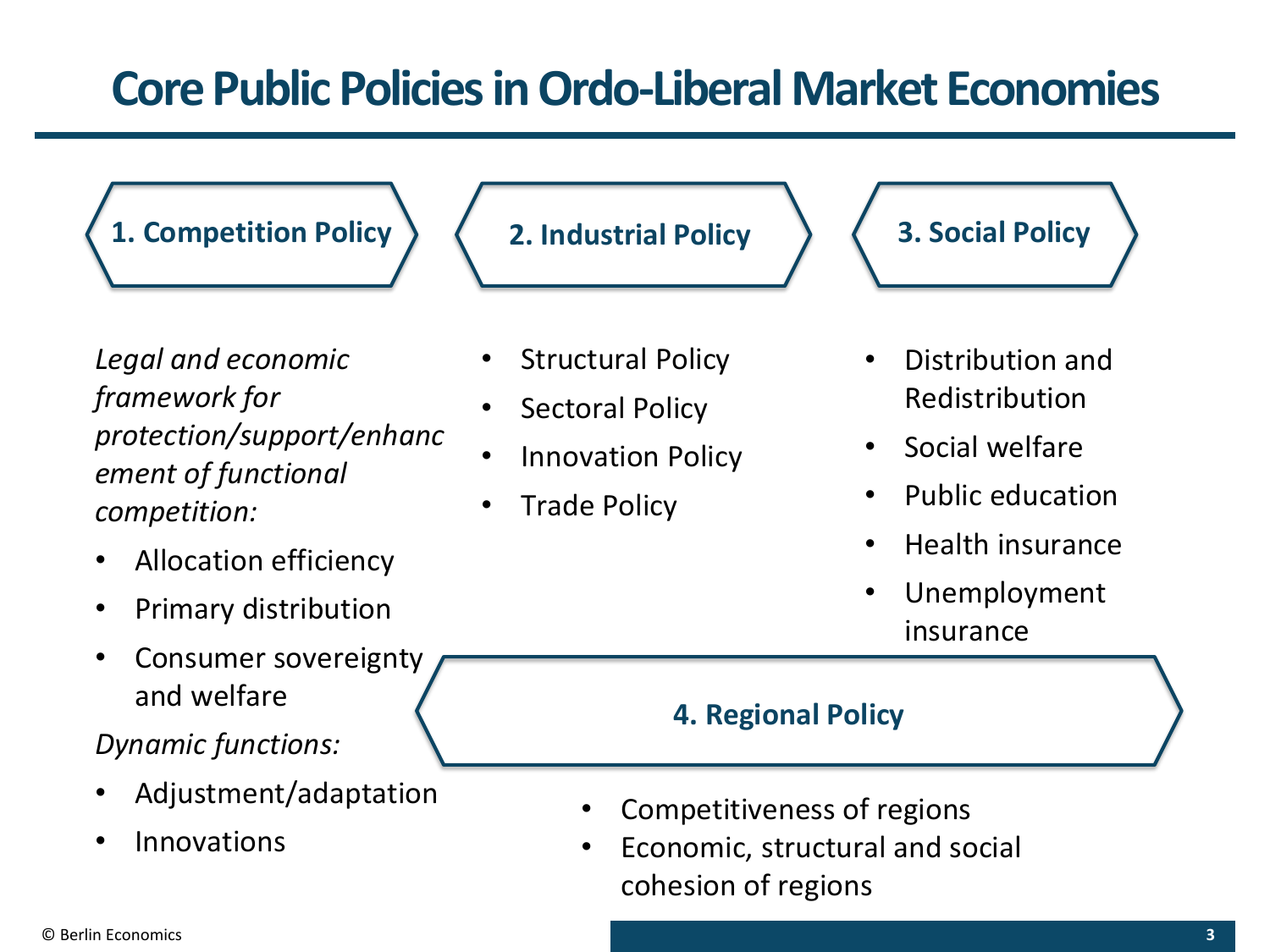# **1. Competition Policy**

The objectives of competition policy are to promote, support and protect competition; competition policy makes markets work better and contributes towards improved efficiency in individual markets

#### Competition policy aims to ensure

- Effective price and quality competition between companies
- Safeguard and promote the interests of consumers through increased choice and lower price level
- Innovations which promotes dynamic efficiency in different markets

#### Main pillars

- Market liberalisation (introduction of competition in the state owned sectors)
- Anti-trust & cartels (elimination of illegally agreed restrictions of competition)
- State aid control (prevention of market distortion)
- Merger control (prevention of emergence of market dominance)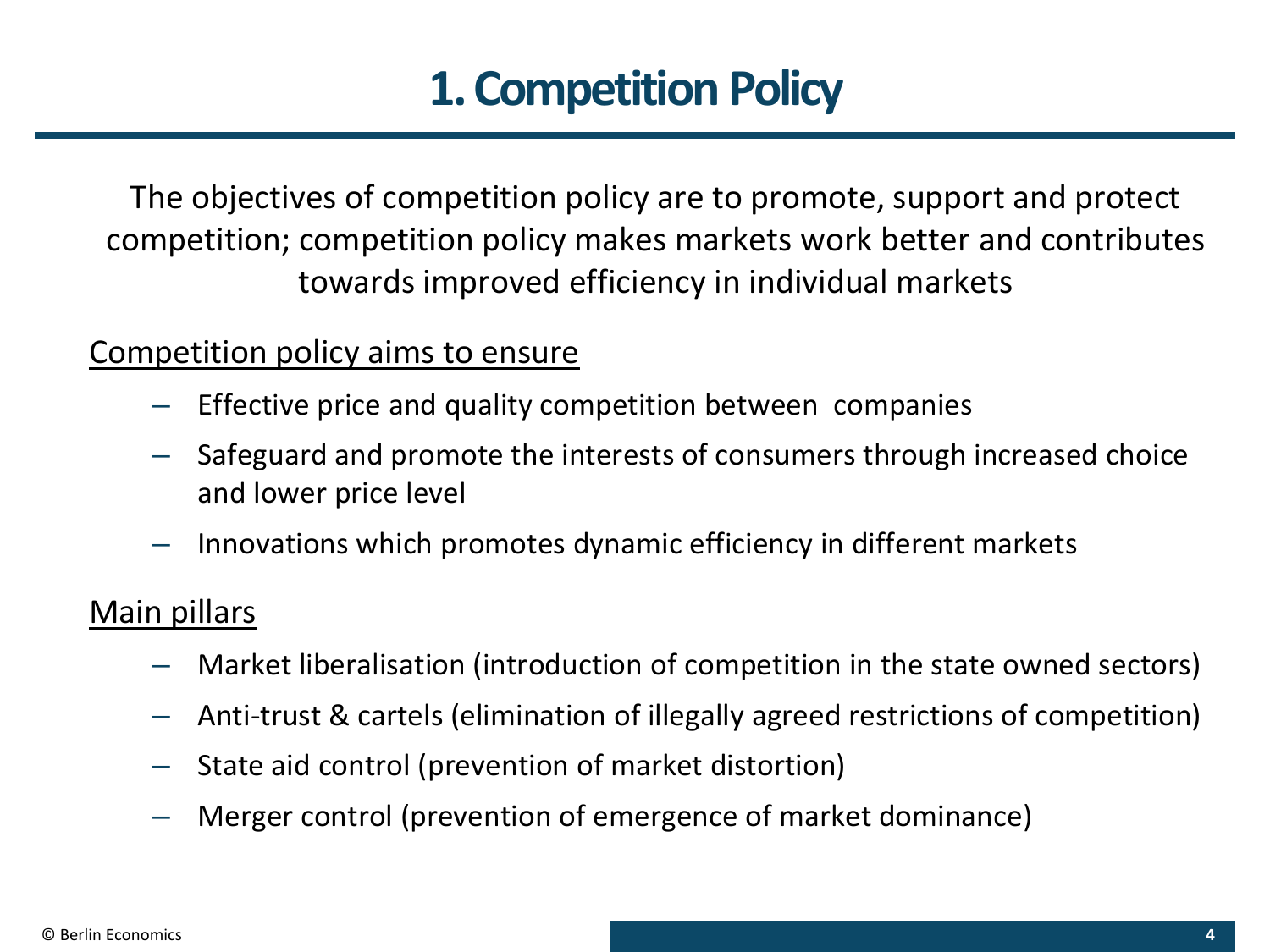## **Example: European Competition Law Pillars**

- *Anticompetitive agreements (horizontal and vertical*): business with/out market power that operate at same/vertically related level must avoid hardcore restraints, concerted actions
- *Cartels:* competing businesses must not enter into anti-competitive agreements (price, market/customer allocation, bid rigging), or inappropriate info exchange
- *Abuse of dominance:* businesses must not abuse their dominant market position in a way that affects trade
- *Merger ex-ante control:* business must not implement acquisitions, mergers and joint ventures above a certain thresholds
- *State aid:* national authorities must not grant state aids that distort competition and trade in the EU

*Sanctions in case of law violation are necessarily high (painful) enough to prevent further abuse*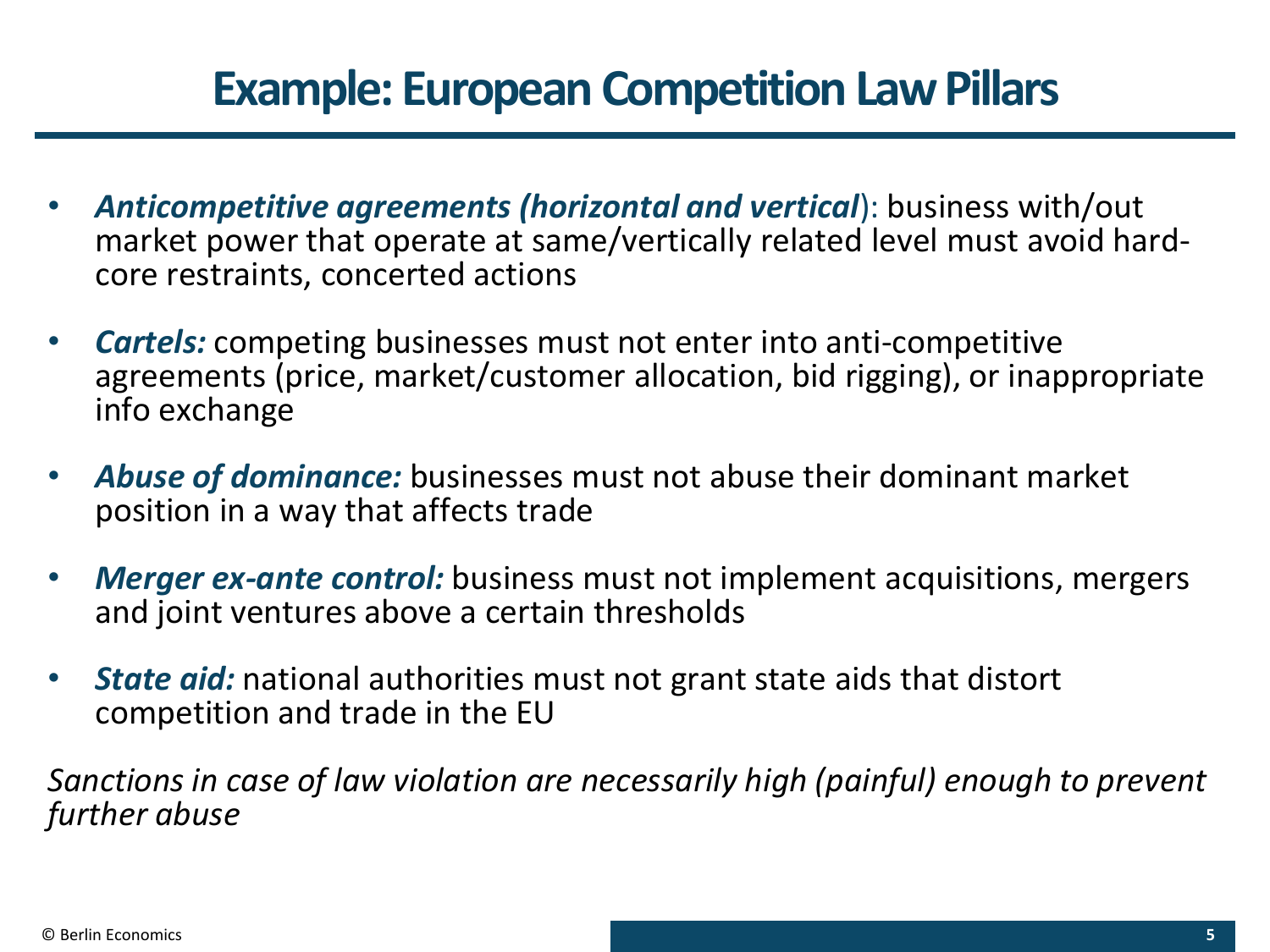#### Fines imposed (adjusted for Court judgments) – period 1990 to 2019



*Source: [European Commission;](https://ec.europa.eu/competition/cartels/statistics/statistics.pdf) \*Note: Amounts corrected for changes (incl. corrections following amendment decisions and judgments of the Courts (General Court and European Court of Justice) and only considering cartel infringements under Article 1010 TFEU (previously Article 81 resp. Article 85 of the Treaty). Wherever prohibitions and fines concern infringements of Article 101 TFEU (previously Article 81 resp. Article 85 and of Article 102 TFEU previously Article 82 resp. Article 86 of the Treaty), only those amounts, which concern the Article 1010 TFEU infringements have been considered; for 2015-2019 data, latest available 7 Nov 2019*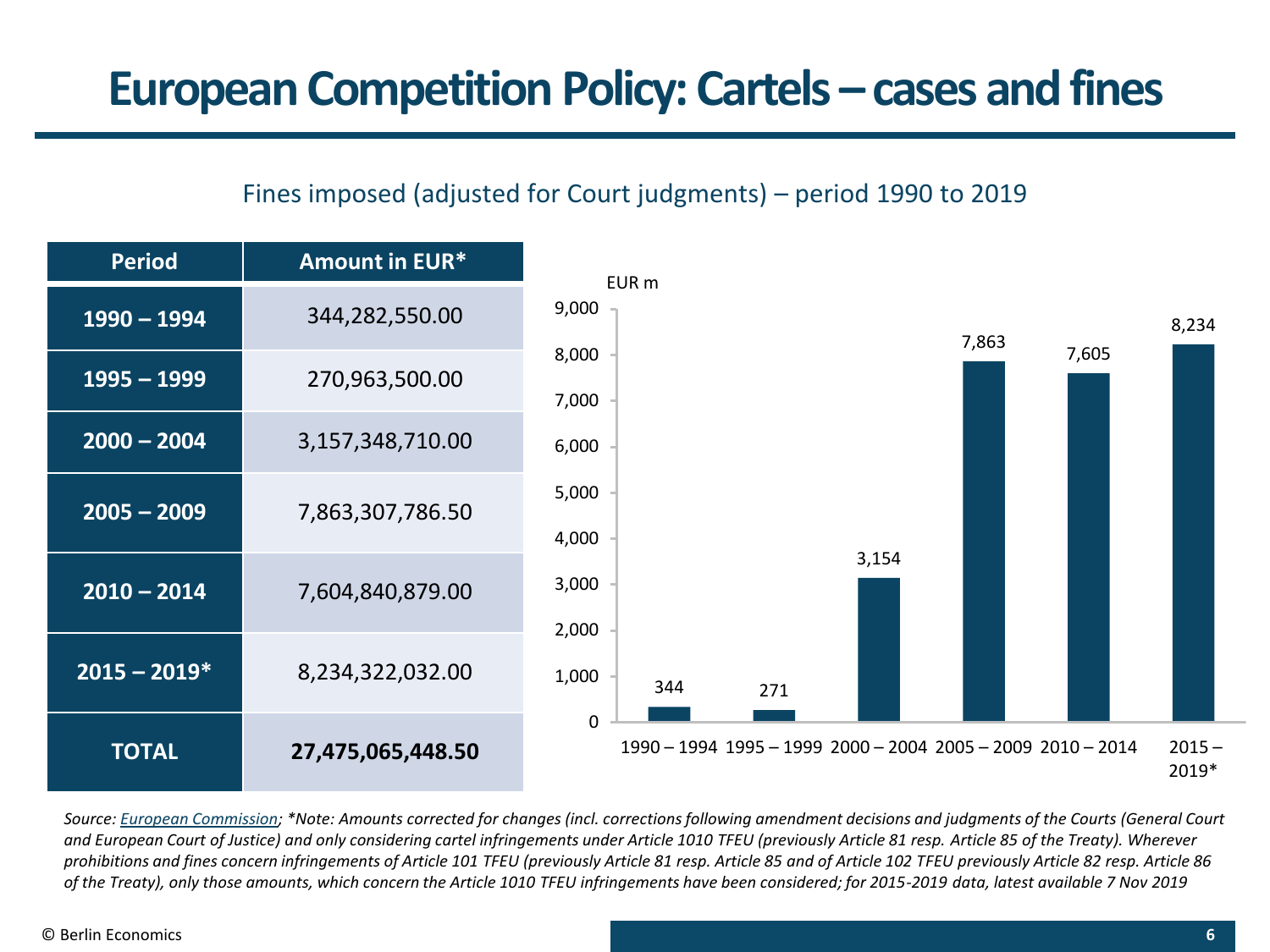#### Ten highest cartel fines per case (since 1969)

| Year      | Case name                                    | <b>Amount in EUR*</b> |
|-----------|----------------------------------------------|-----------------------|
| 2016/2017 | <b>Trucks</b>                                | 3,807,022,000         |
| 2012      | TV and computer monitor tubes                | 1,409,588,000         |
| 2013/2016 | Euro interest rates derivatives (EIRD)**     | 1,310,039,000         |
| 2008      | Carglass                                     | 1,185,500,000         |
| 2014      | Automotive bearings                          | 953,306,000           |
| 2007      | <b>Elevators and escalators</b>              | 832,422,250           |
| 2001      | <b>Vitamins</b>                              | 790,515,000           |
| 2010/2017 | Airfreight (incl. re-adoption)               | 785,345,000           |
| 2013/2015 | Yen interest rate derivatives (YIRD)         | 669,719,000           |
| 2007/2012 | Gas insulated switchgear (incl. re-adoption) | 675,445,000           |

*Source: [European Commission;](https://ec.europa.eu/competition/cartels/statistics/statistics.pdf) \*Note: Amounts adjusted for changes following judgments of the Courts (General Court and European Court of Justice) and / or amendment decisions; last available data as of 10 November 2017*

© Berlin Economics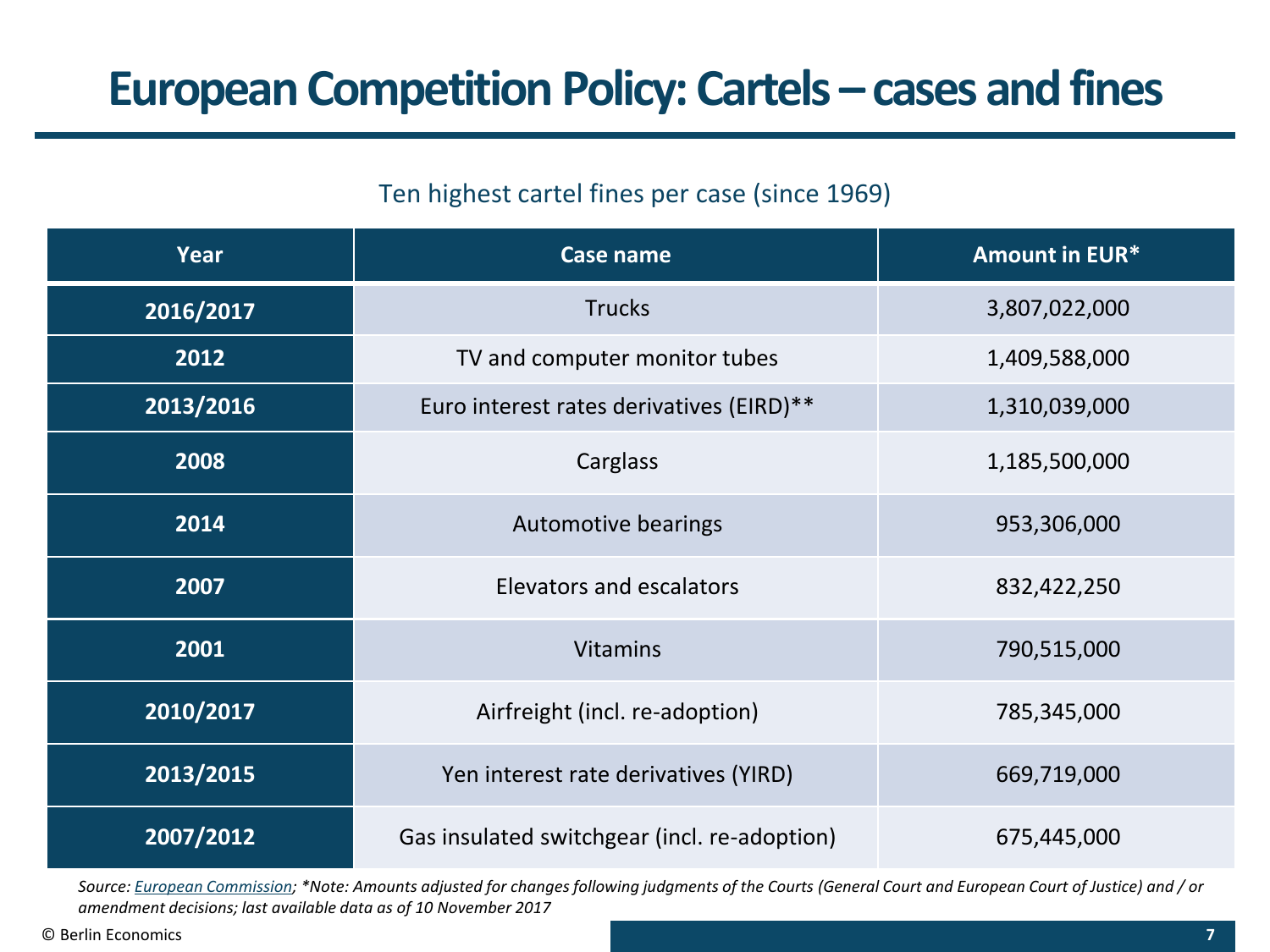#### Ten highest cartel fines per undertaking (since 1969)

| Year  | <b>Undertaking</b>          | Case                                      | <b>Amount in EUR*</b>                                                                      |
|-------|-----------------------------|-------------------------------------------|--------------------------------------------------------------------------------------------|
| 2016  | <b>Daimler</b>              | <b>Trucks</b>                             | 1,008,766,000                                                                              |
| 2017* | Scania                      | <b>Trucks</b>                             | 800,523,000                                                                                |
| 2016  | <b>DAF</b>                  | <b>Trucks</b>                             | 752,679,000                                                                                |
| 2008  | Saint Gobain                | Carglass                                  | 715,000,000                                                                                |
| 2012  | <b>Philips</b>              | TV and computer monitor tubes             | 705,296,000<br>of which 391,940,000<br>jointly and severally with<br><b>LG Electronics</b> |
| 2012  | <b>LG Electronics</b>       | TV and computer monitor tubes             | 687,537,000<br>of which 391,940,000<br>jointly and severally with<br>Philips               |
| 2016  | <b>Volvo/Renault Trucks</b> | <b>Trucks</b>                             | 670,448,000                                                                                |
| 2016  | <b>Iveco</b>                | <b>Trucks</b>                             | 494,606,000                                                                                |
| 2013  | Deutsche Bank               | Euro interest rate derivatives<br>(EYIRD) | 465,861,000                                                                                |
| 2001  | F. Hoffmann-La Roche        | <b>Vitamins</b>                           | 462,000,000                                                                                |

*Source: [European Commission;](https://ec.europa.eu/competition/cartels/statistics/statistics.pdf) \*Note: Amounts adjusted for changes following judgments of the Courts (General Court and European Court of Justice) and / or amendment decisions; last available data as of 27 September 2017*

© Berlin Economics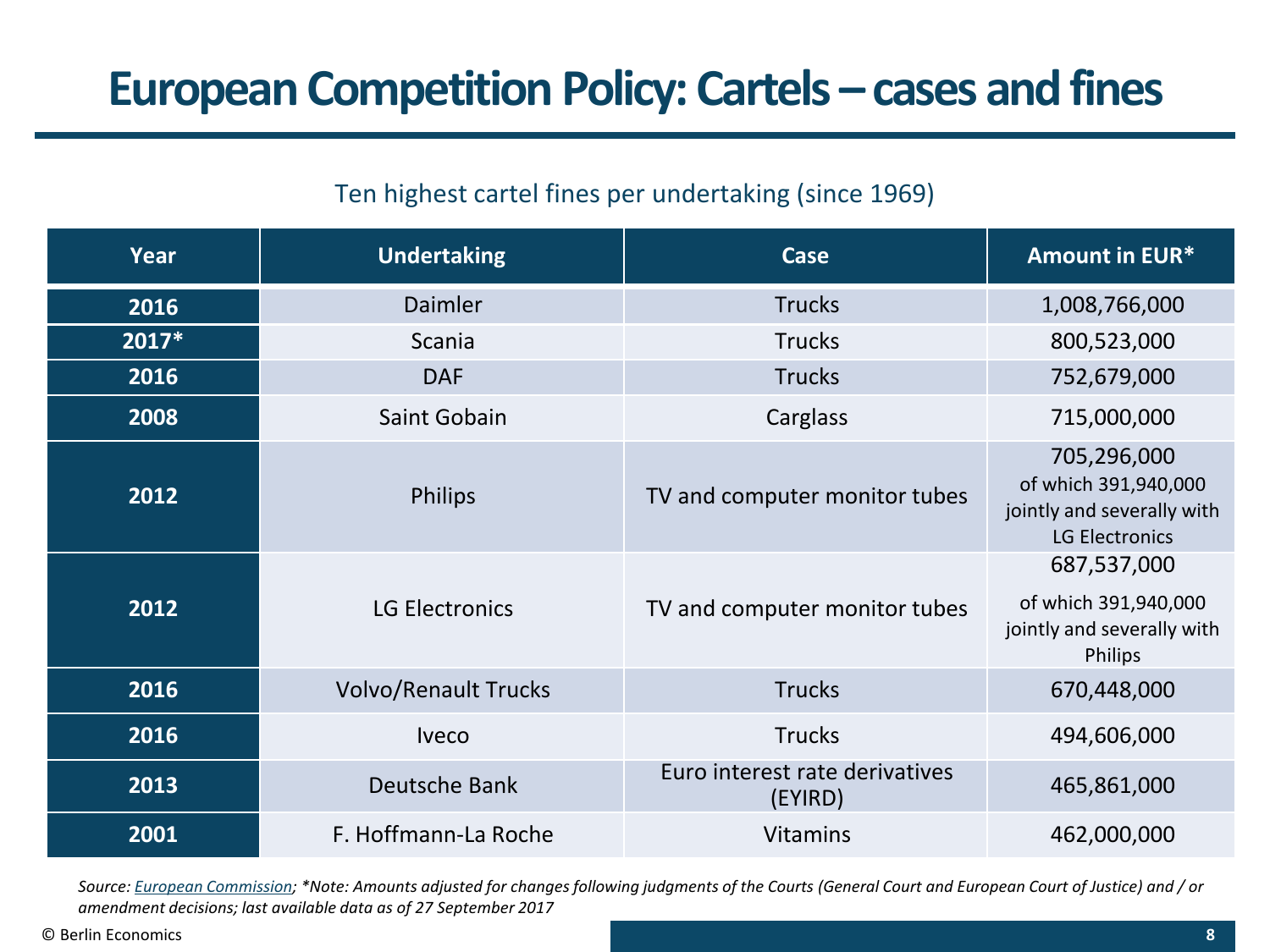#### Number of decisions (per undertaking/association) - period 1990 to 2019



Source: [European Commission;](https://ec.europa.eu/competition/cartels/statistics/statistics.pdf) Note: Includes entities not fined such as immunity applications - if more than one legal entity of the same group were subject to the *decision, they are counted as one for the purpose of this table; \*latest available 27 September 2019*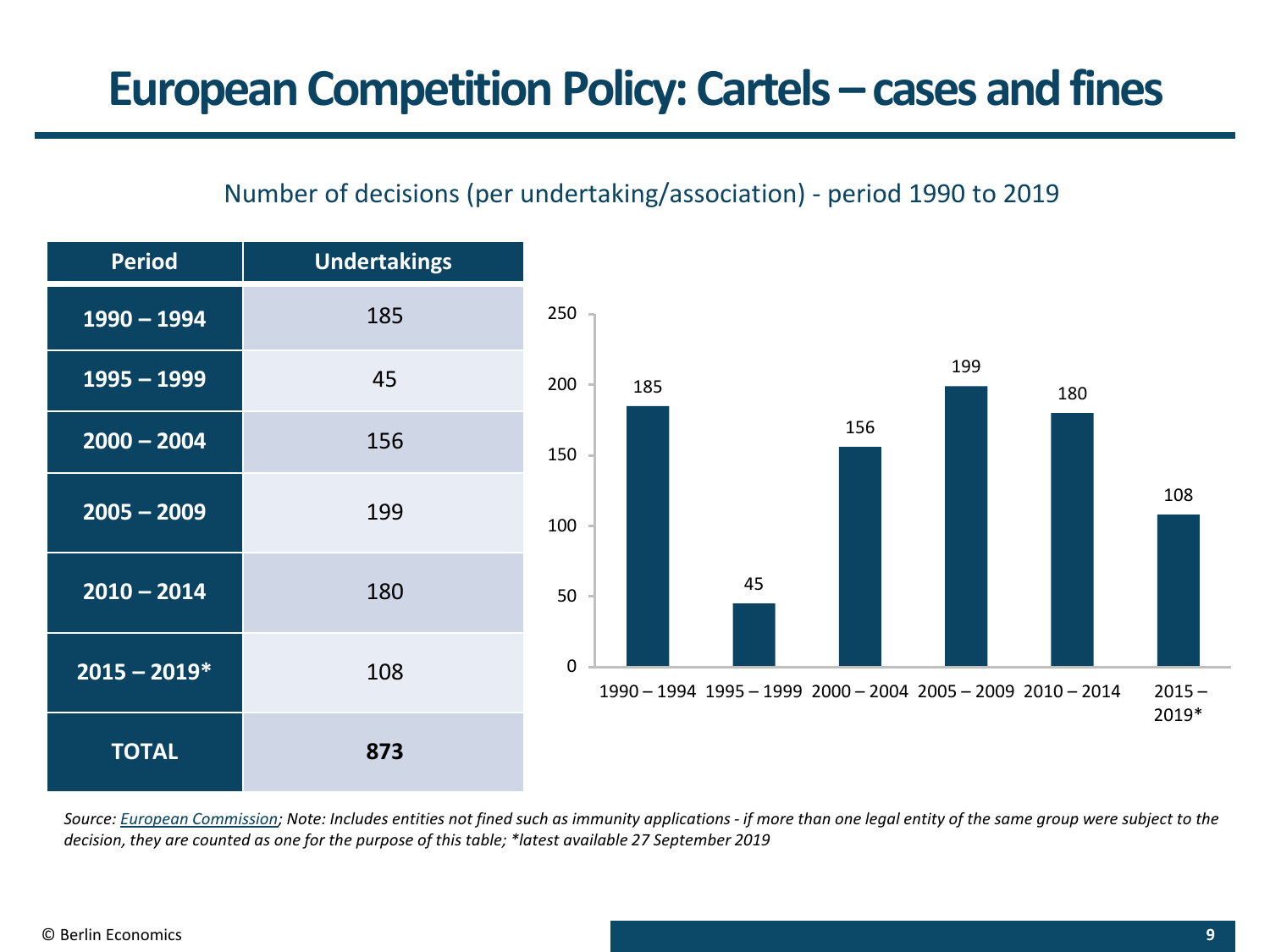#### Cartel cases decided by the European Commission - period 1990 to 2019



Source: [European Commission;](https://ec.europa.eu/competition/cartels/statistics/statistics.pdf) Note: A cartel case concerns a single proceeding against various undertakings concerned, and may involve more than one infringement – only those cartel cases where a fine was imposed were considered for the purpose of that table; \*latest available 27 September 2019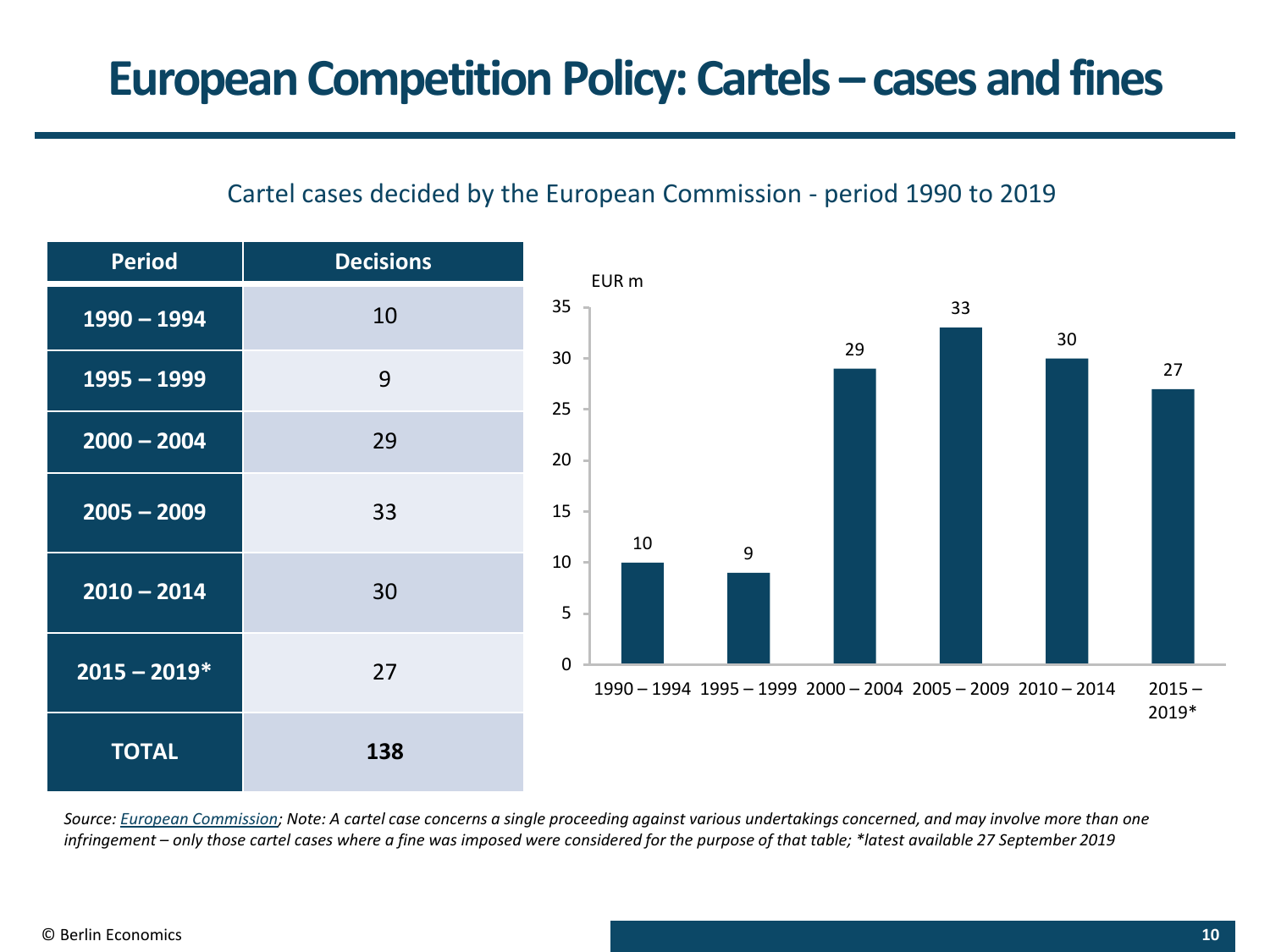### **European Competition Policy –News and Examples**

### **Mergers:**

[http://ec.europa.eu/competition/mergers/overview\\_en.html](http://ec.europa.eu/competition/mergers/overview_en.html)

### **Antitrust:**

<http://ec.europa.eu/competition/antitrust/news.html>

### **Cartels:**

http://ec.europa.eu/competition/cartels/what is new/news.html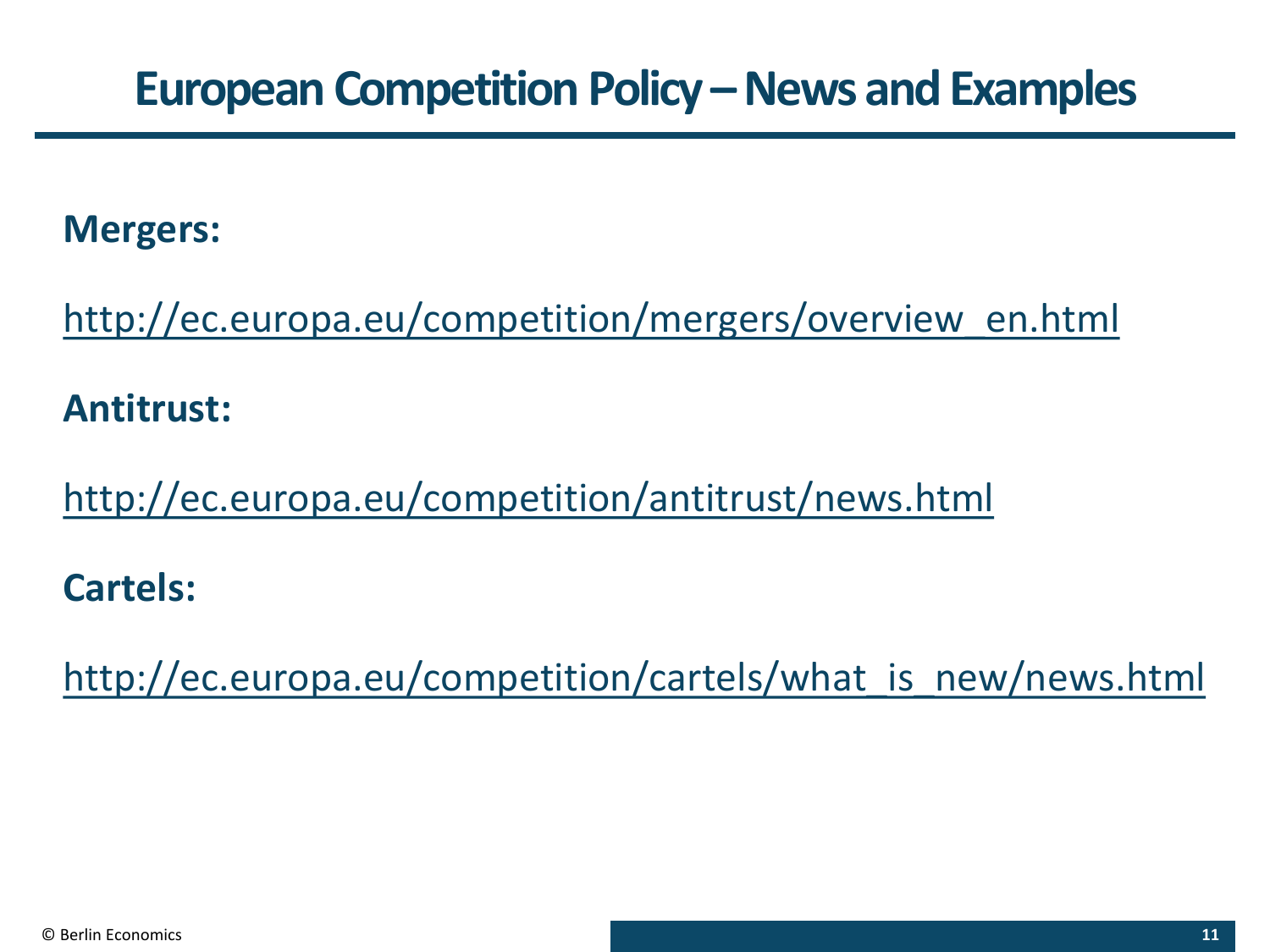# **Competition Policy – Summary**

- Antitrust and Competition law has been established in more than 120 jurisdictions around the globe
- Competition law enforcement exists to ensure the integrity of free markets and prevent distortion by anti-competitive conduct. Dynamic undistorted competition has two important benefits:
	- First, it protects consumers from companies that may seek or use market power to increase prices or cut down outputs
	- Second, it promotes productivity growth and innovations, widely by imposing stronger rivalry among companies to succeed in gaining the business of customers, which in turn leads to faster economic growth
- Along with the sophisticated legislation the effective enforcement is essential:
	- An independent antitrust authority has to be in power to implement investigative and regulative tools
	- Also fines imposed need to be adjusted regularly to maintain dissuasive effects
	- State aid has to be justified economically and avoid distortion in markets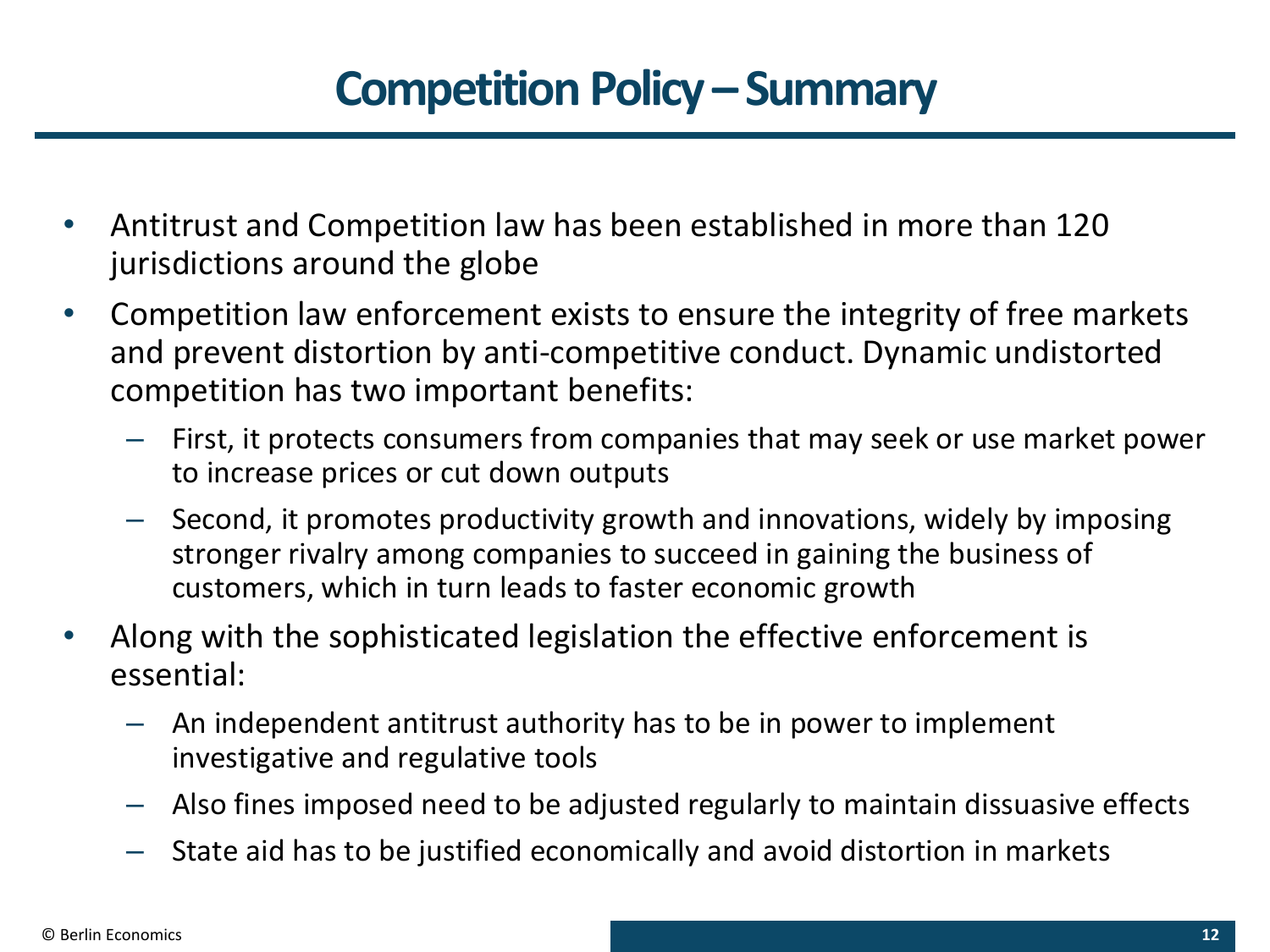# **2. Industrial policy**

- In a very broad sense it shows the government attitude toward public and private sectors
- In a more precise sense it develops the industrial development according to overarching national economic objectives
- It covers rules, regulations, principles, policies as well as procedures laid down by government to support development of industries
- It also indicate the role of the large, medium and small scale sector

### *Fundamental principle:*

Industrial Policy should not intervene, disrupt or eliminate functional competition (competition policy prerogative)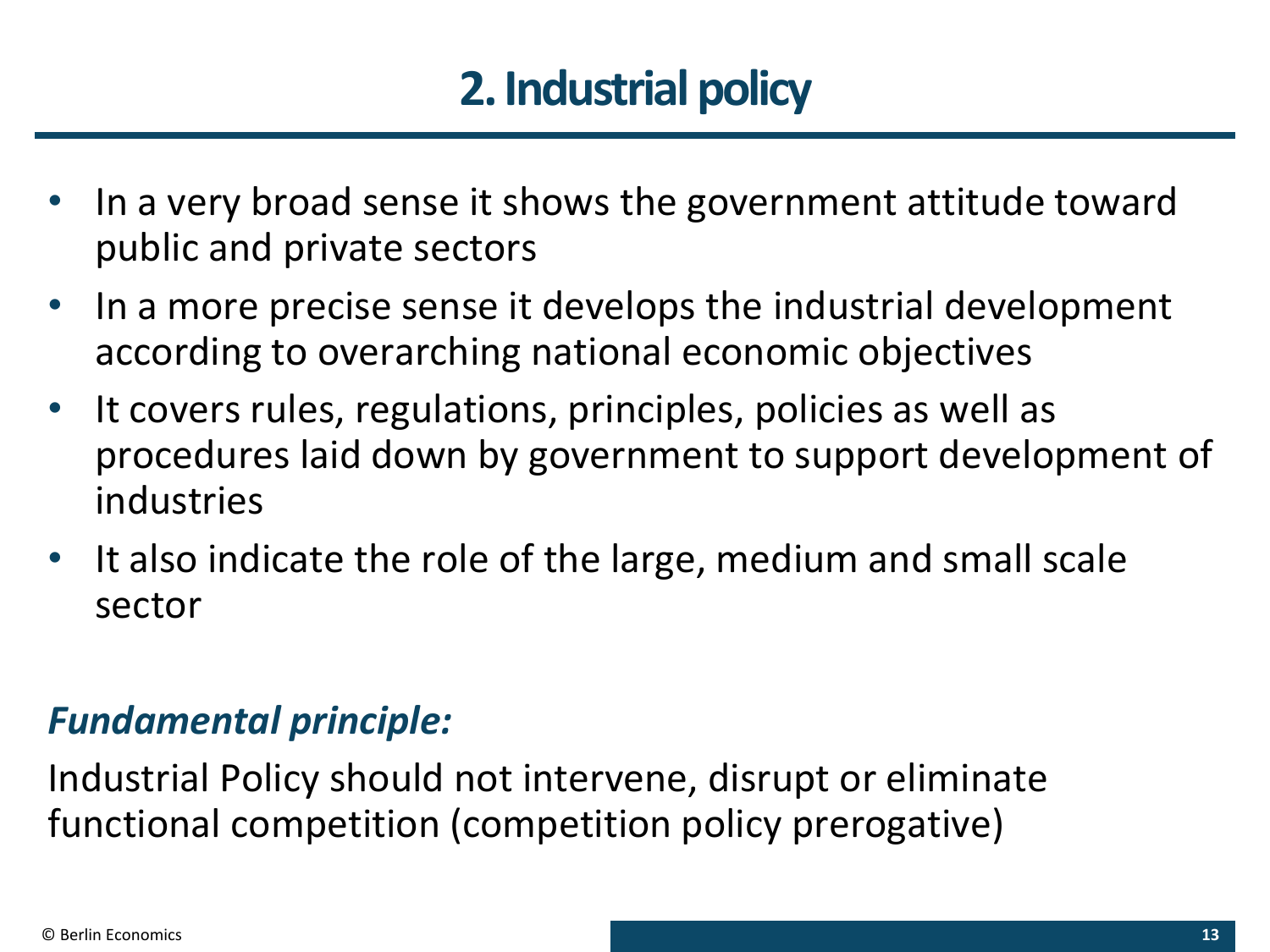# **2. Industrial policy –Main principles**

- Industrial policy is frequently rationalised as method of correcting market failures. That said, in some countries factors other than the correction of market failures may be the driving force behind industrial policy
- Where and when industrial policy co-exists with competition policy, industrial policy should be respectful of sound competition principles
- The importance both of the free market and of the protective role of the competition authorities as regards the free market should prevail, even in times of severe economic crisis. In fact, in turbulent times, competition itself can play a considerable role in helping to steady "economic nerves"; competition law and policy, as instruments that protect competition, are therefore of significant value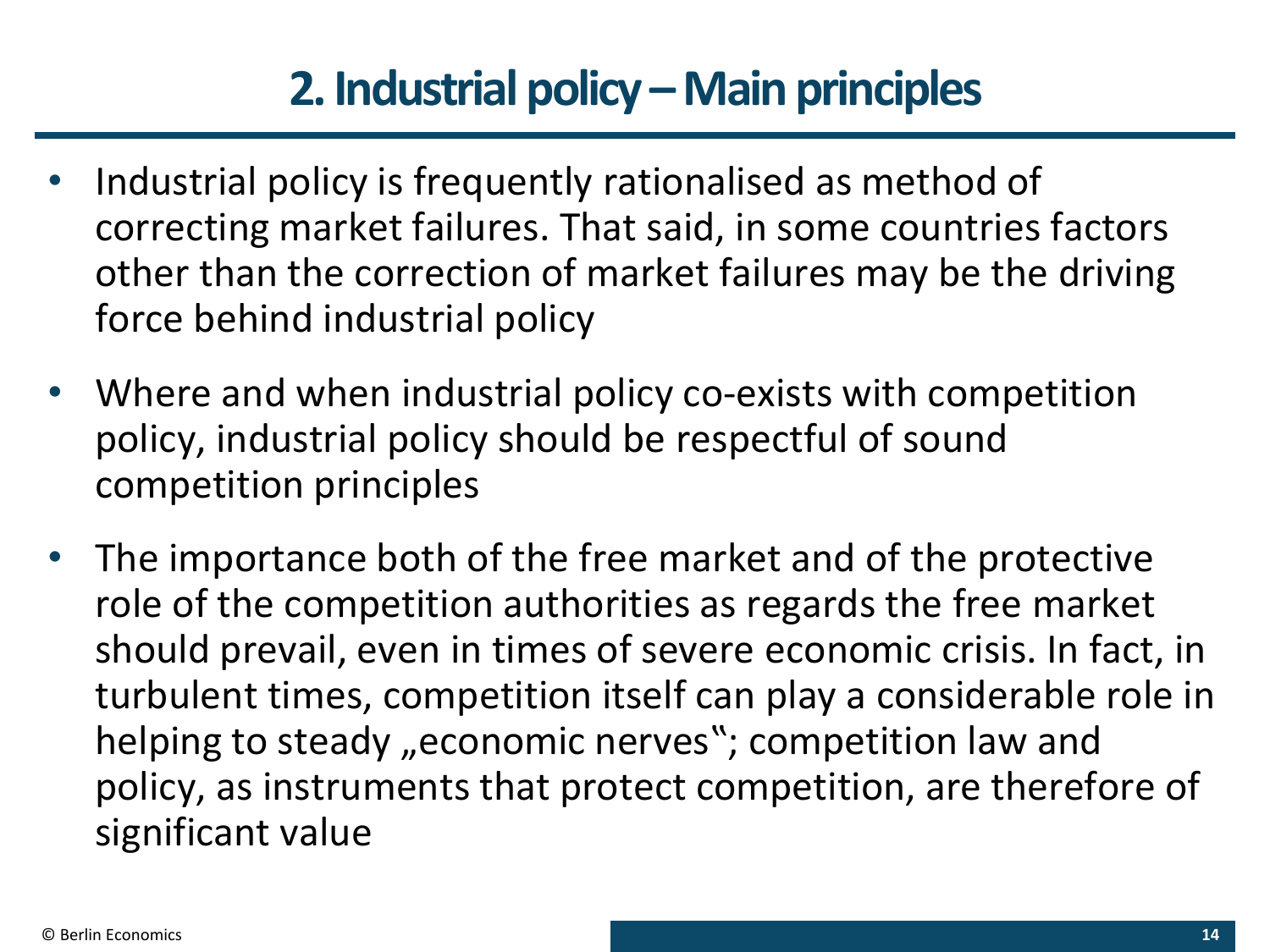Industrial Policy rarely support the entire economy

It rather focuses on specific areas to achieve desired results

- Structural impact (support of adjustment/adaptation to structural change)
- Sectoral impact (support of specific brunches)
- Regional impact (support for specific regions)
- Innovations and R&D (support usually in specific brunches)
- Trade (export orientation)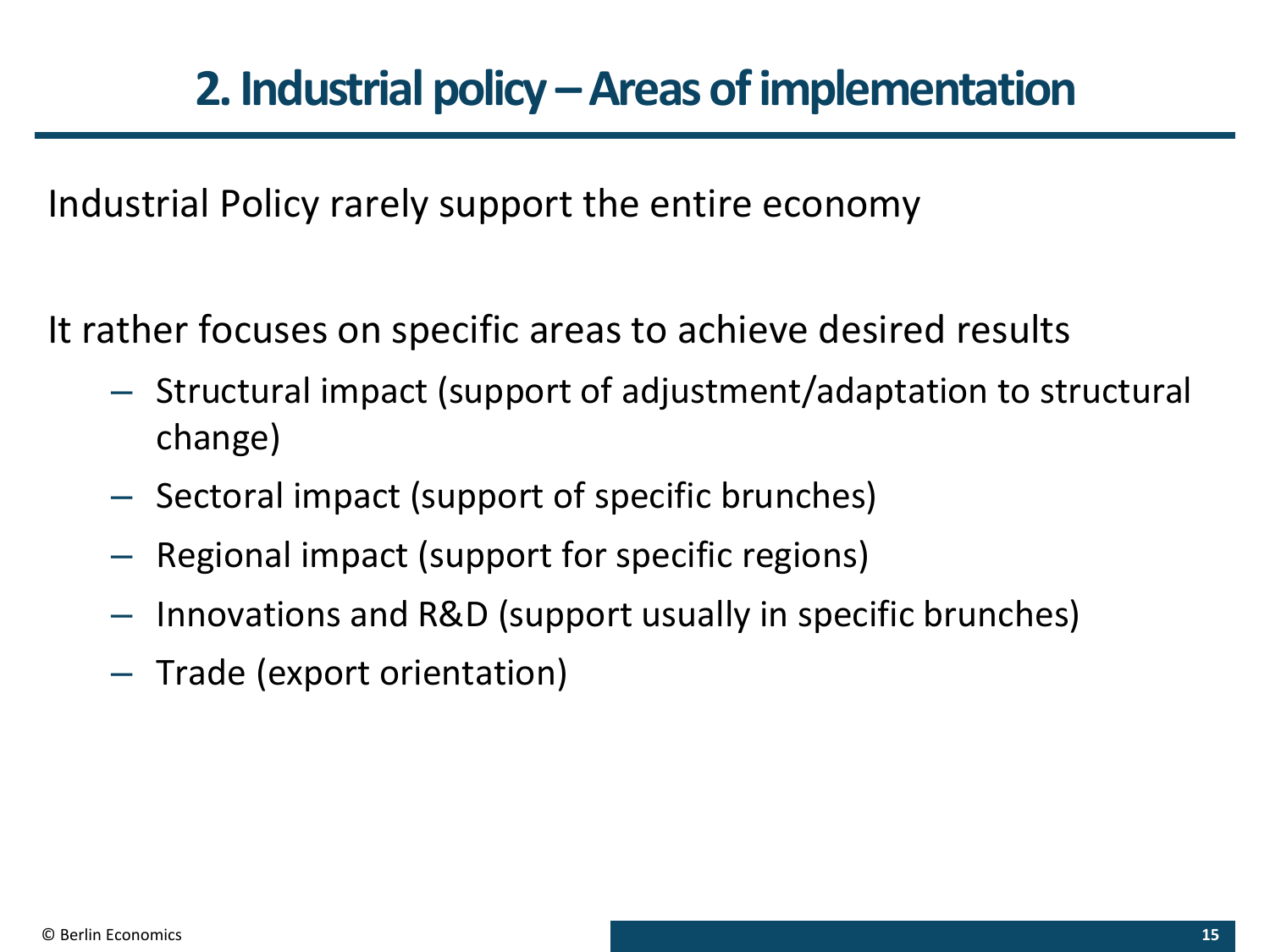# **Industrial policy –Possible instruments**

### *Instruments compatible with competition policy (framework setting):*

- National Development Plan (vision, creation of expectations)
- Regulations / Regulatory Policy (requires periodic evaluation see below I.)
- Tax reduction
- Specific rules/exemption from rules
- Incentives for investments/innovations
- Trade agreements/barriers

### *Instruments less compatible/not compatible with competition policy:*

- *Private-Public-Partnerships (PPP) (see below II.) Impact:* possible crowding out effect on private sector
- *Subsidies*

*Impact:* inefficiencies, crowding out effect on private sector, distortion of competition

• *National Champions (see below III.)*

*Impact:* distortion or elimination of competition, economic inefficiencies, reliance on public support/bail out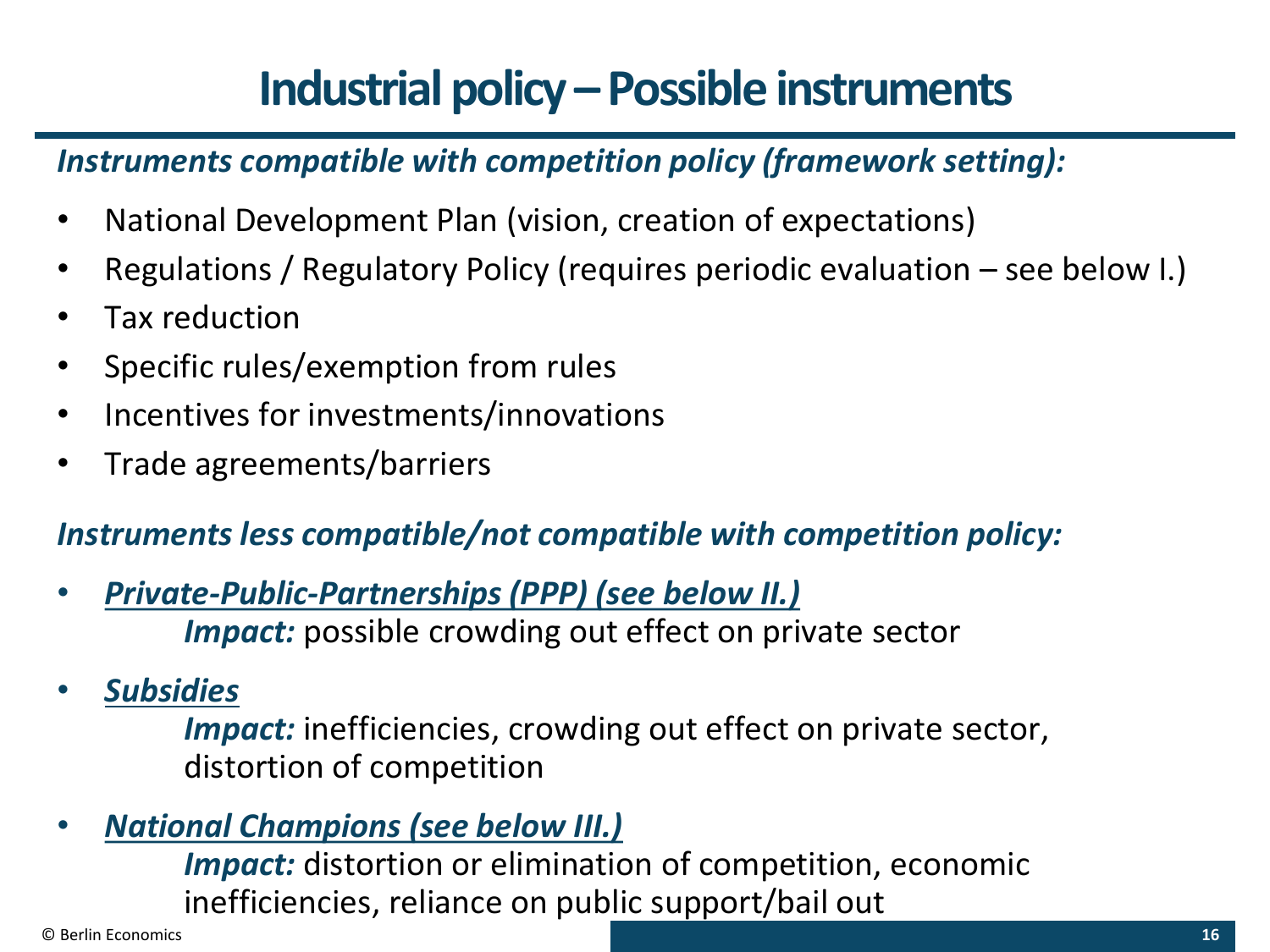# **I. Regulatory Policy Evaluation**



© Berlin Economics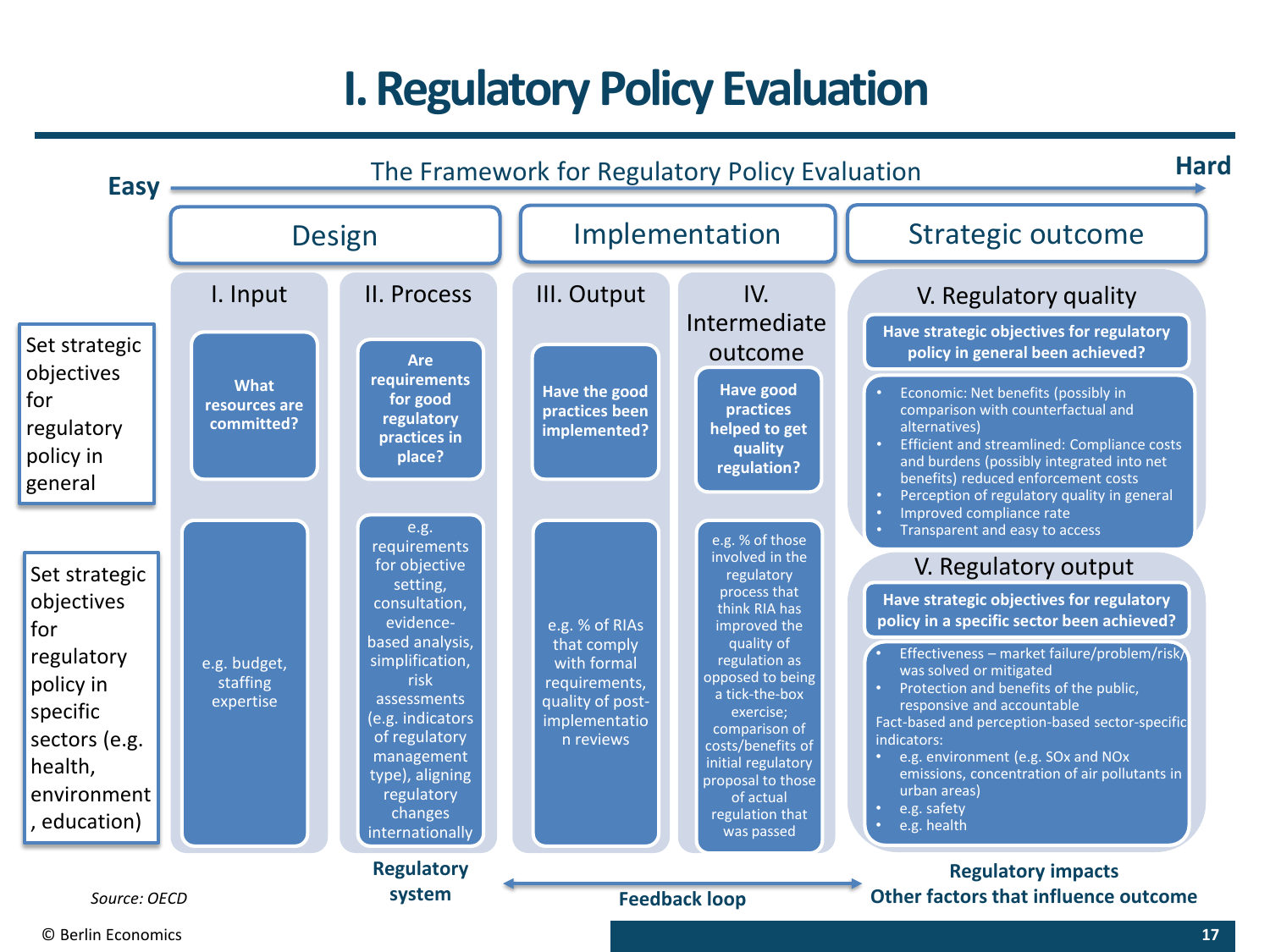## **II. Public-Private Partnerships –Classification by World Bank**

#### PPP Arrangements / Types of Public-Private Partnership Agreements



Public-private partnerships (PPPs) take a wide range of forms varying in the extent of involvement of and risk taken by the private party. The terms of a PPP are typicaly set out in a contract or agreement to outline the responsibilities of each party and clearly allocate risk. The graph above depicts the spectrum of PPP agreements – World Bank

*Source: World Bank* 

© Berlin Economics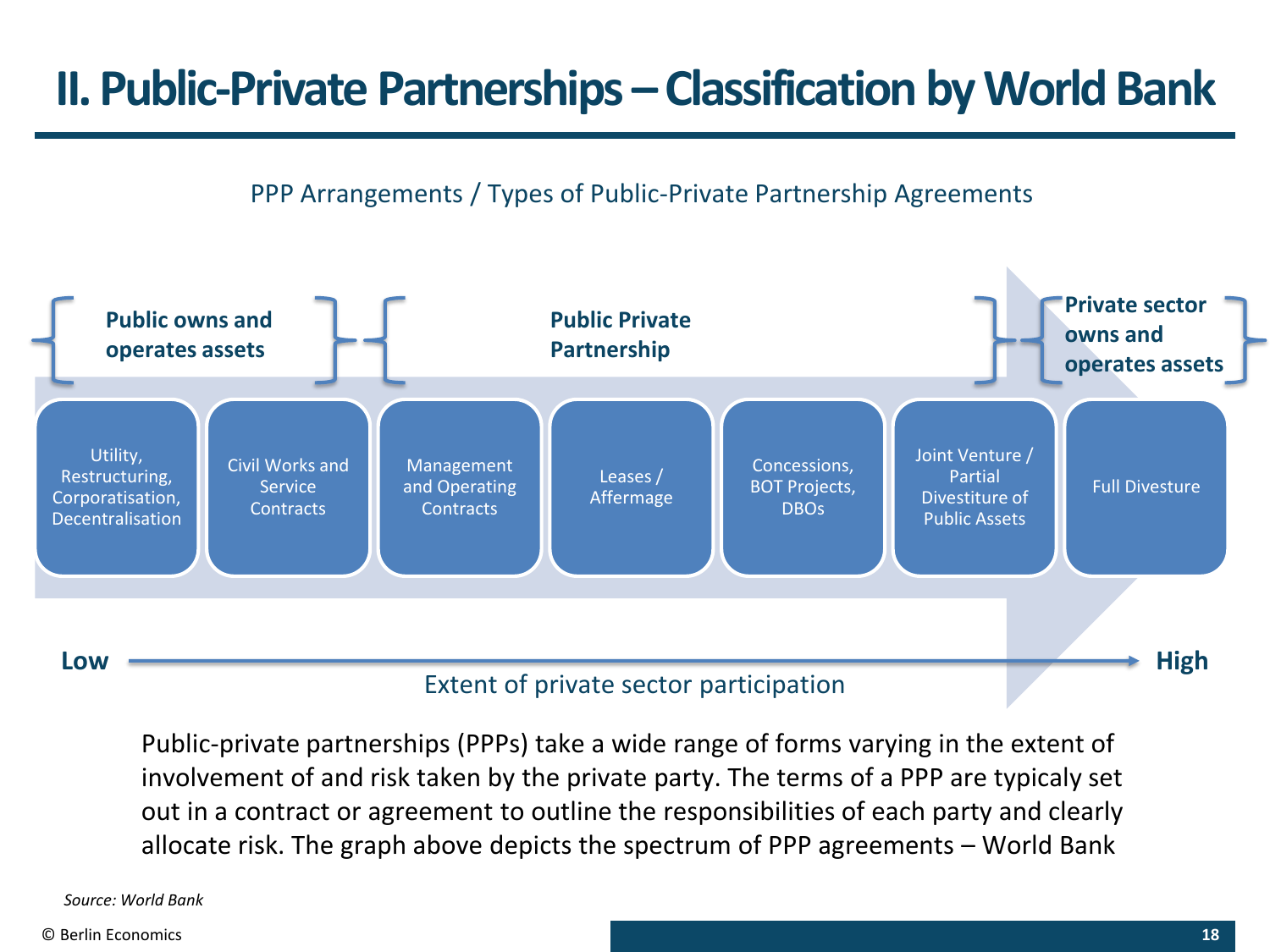### **II. Public-Private Partnerships -Design**



*Source: own illustration*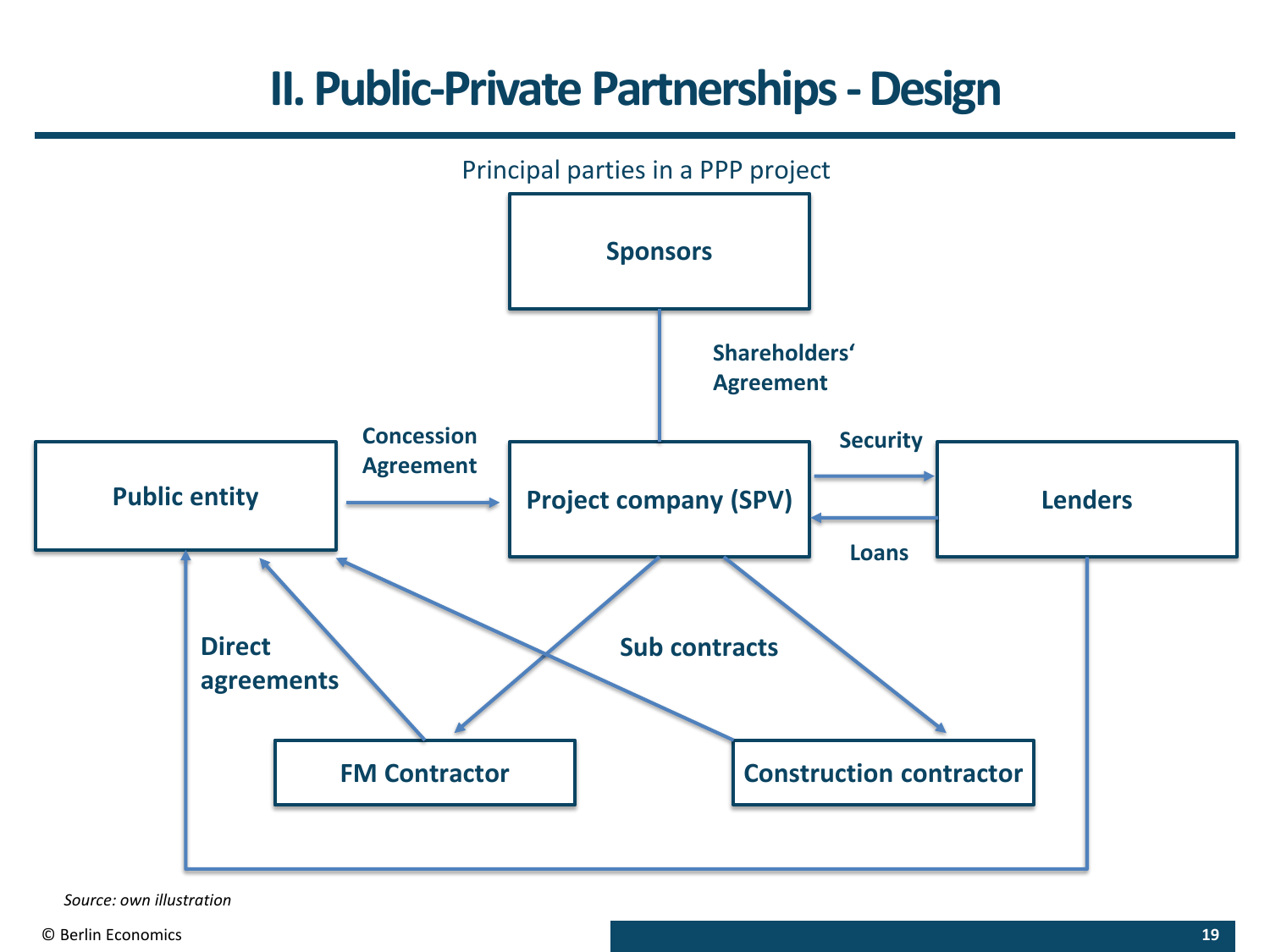#### **Advantages and disadvantages of government having a stake in a project company (1)**

Governments cite a number of reasons for why they would prefer to take a substantial stake in a project company or maintain a substantial stake in a utility involved in a PPP. However, as the public and private sectors work in very different manners and have different processes and priorities, in practice this can cause certain challenges:

#### **Advantages:**

- Public party can exercise some degree of control over day to day operations or at least key decisions (at board and shareholder level)
- Transparency (accounts and finances presented to board)
- Public perception this is not privatization or private provision of a service
- Sustainability continuity of partners even if private partner changes
- Share of profits

However, as share ownership alone does not necessarily guarantee these advantages, attention needs to be given to the shareholder agreement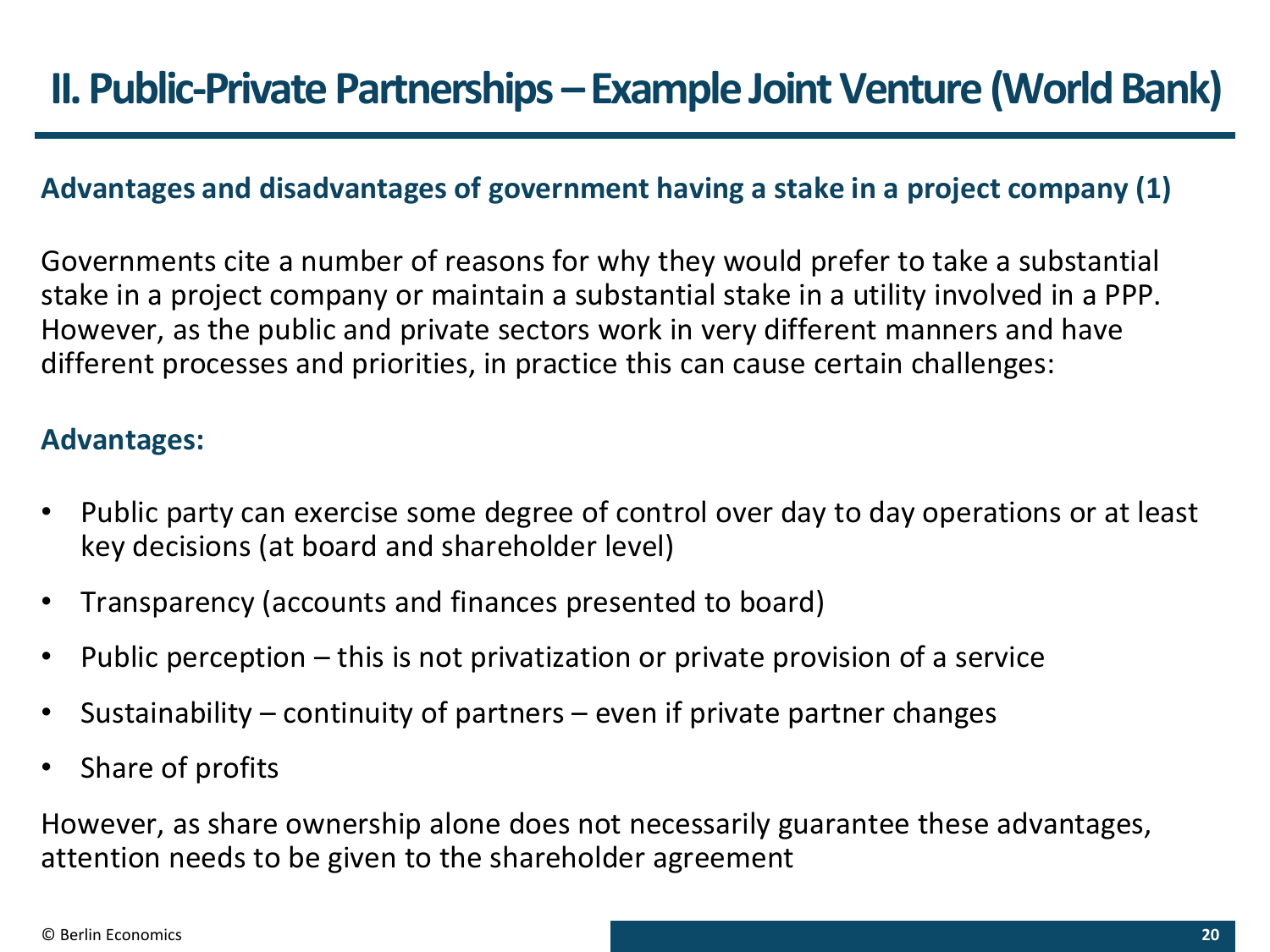#### **Advantages and disadvantages of government having a stake in a project company (2)**

#### **Disadvantages:**

- In-built conflict of interest between public party as the contracting authority and as a member of the project company (in case of dispute under project agreement) (concern for financiers)
- Private party (and financiers) will want to ensure private party has autonomy to run day to day business
- Private party can ensure that project company never makes a profit by ensuring that all profits are paid out as fees to sub-contractors under its control (public party will need to watch out for this and ensure it has veto rights over certain liabilities being taken on by project company). No profits means no dividends.
- Board membership does not necessarily give control or visibility on operations
- Tax and accounting issues (if project is to be off balance sheet for government, need to ensure that arrangements do not bring it back on balance sheet)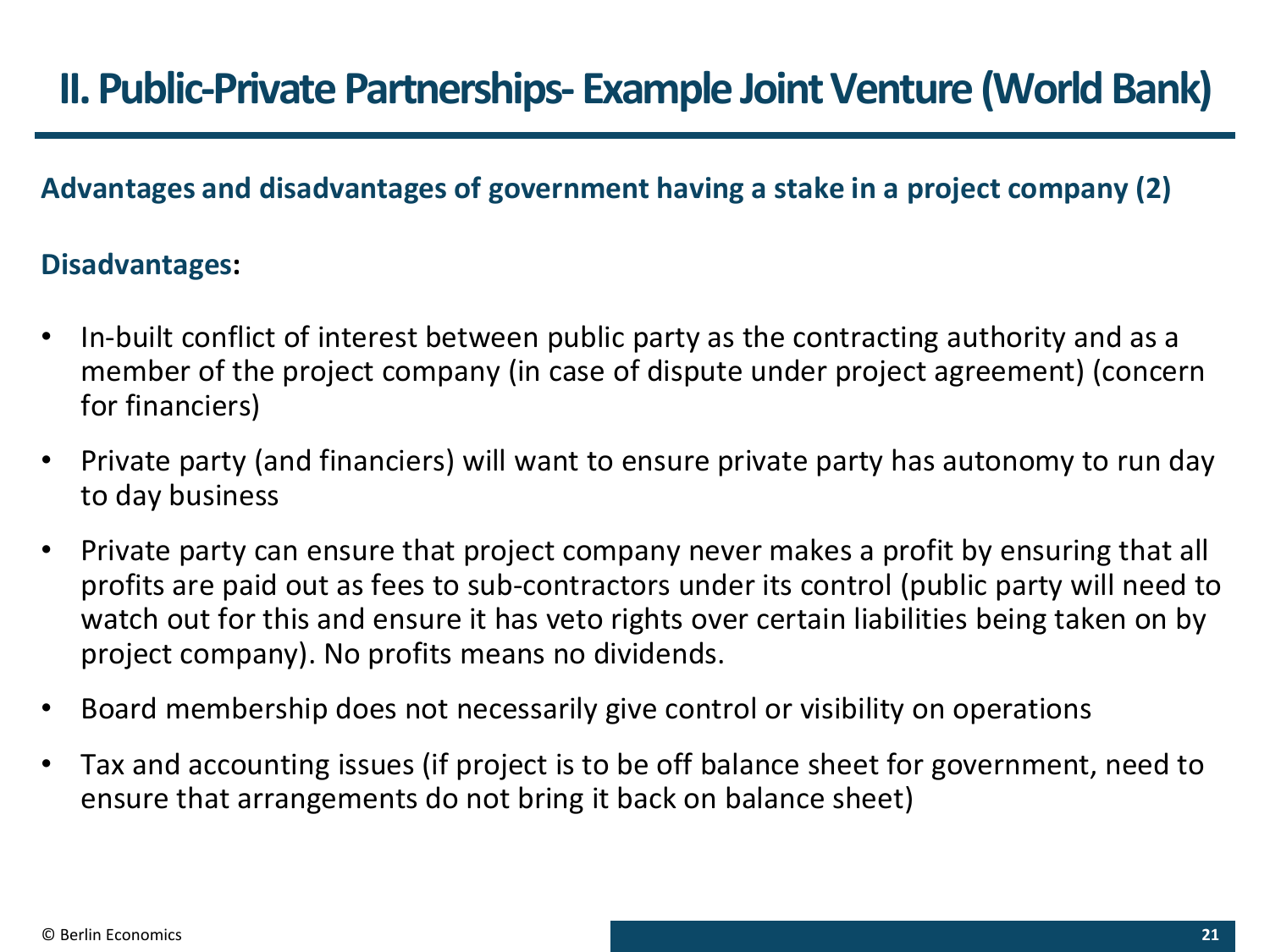### **Public-Private Partnerships –Case Studies**

### *RESOURCE BOOK ON PPP CASE STUDIES by European Commission:*

[https://ec.europa.eu/regional\\_policy/sources/docgener/guides/pppresourcebook.](https://ec.europa.eu/regional_policy/sources/docgener/guides/pppresourcebook.pdf) pdf

### *PRO-POOR PPP CASE STUDIES GLOBAL by World Bank:*

<https://ppp.worldbank.org/public-private-partnership/case-studies-pro-poor-ppps>

*PPP CASE STUDIES by United Nations:* [https://www.unescap.org/resources/ppp](https://www.unescap.org/resources/ppp-case-studies)case-studies

### *PPP CASE STUDIES by PPPKnowledgeLab:*

https://pppknowledgelab.org/search?doc\_type%5B%5D=Case%20Studies&restrict pages=1&site\_source%5B%5D=Handshake%20Journal&site\_source%5B%5D=Kno wledge%20Lab

### *THE ROLE OF PUBLIC-PRIVATE PARTNERSHIPS IN DRIVING INNOVATION:*  [https://www.wipo.int/edocs/pubdocs/en/wipo\\_pub\\_gii\\_2012-chapter2.pdf](https://www.wipo.int/edocs/pubdocs/en/wipo_pub_gii_2012-chapter2.pdf)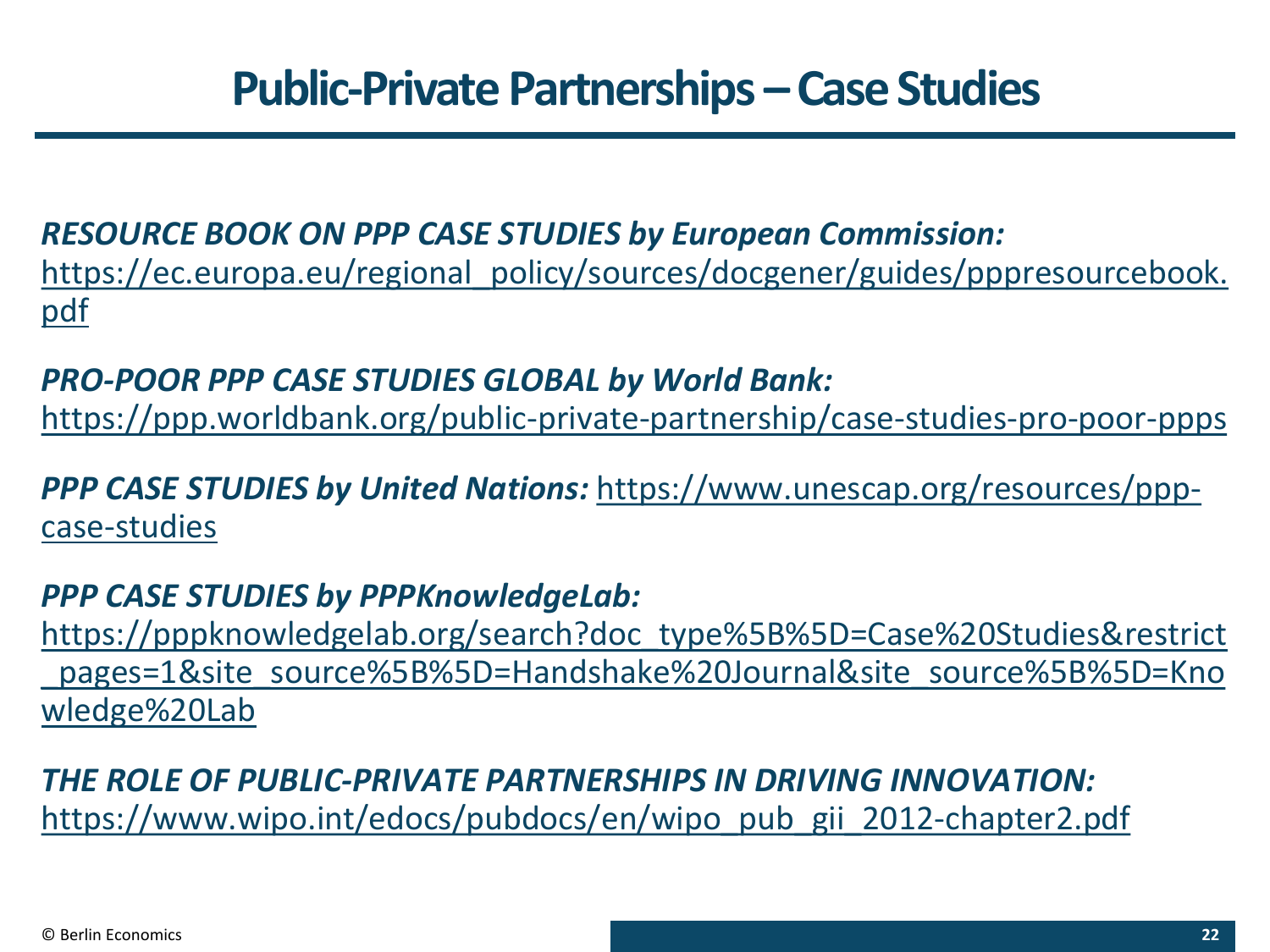# **III. Industrial policy –National Champions**

- Many large corporations play the role of national champions. They are suposed to help their home countries maintain good jobs, technological leadership, and exports. National champions include Toyota, Siemens, Samsung, Apple, Citigroup, Fiat, Airbus, Intel, Volkswagen, an increasing number of Chinese companies, and—until now—Boeing, the source of a huge U.S. trade surplus in commercial airliners.
- In the EU governments have different, often contradictory, strategies for their respective manufacturing sectors. Germany is focusing on creating a competitive framework that enables "hidden champions" to emerge as global leaders. France, by contrast wants to create national champions by selecting specific sectors for special support (Example: carmaker Peugeot)
- Past experience shows that the French approach is not very promising. As a 2004 report from Germany's Monopolies Commission pointed out, "French enthusiasm for pronouncements on industrial policy and the media's admiration for the activism of the ministers responsible are out of all proportion to the success of this policy."
- Industrial support is usually justified on the grounds that private-sector monopolies and duopolies distort markets – though, for example having driven McDonnell-Douglas out of the market, Airbus and Boeing left the global market structure unchanged.
- National champions repatriate monopoly rents; but as Germany's Monopolies Commission pointed out, Airbus "could only be regarded as a success story if eventual earnings made the subsidies look like a profitable investment." There is little chance of that happening anytime.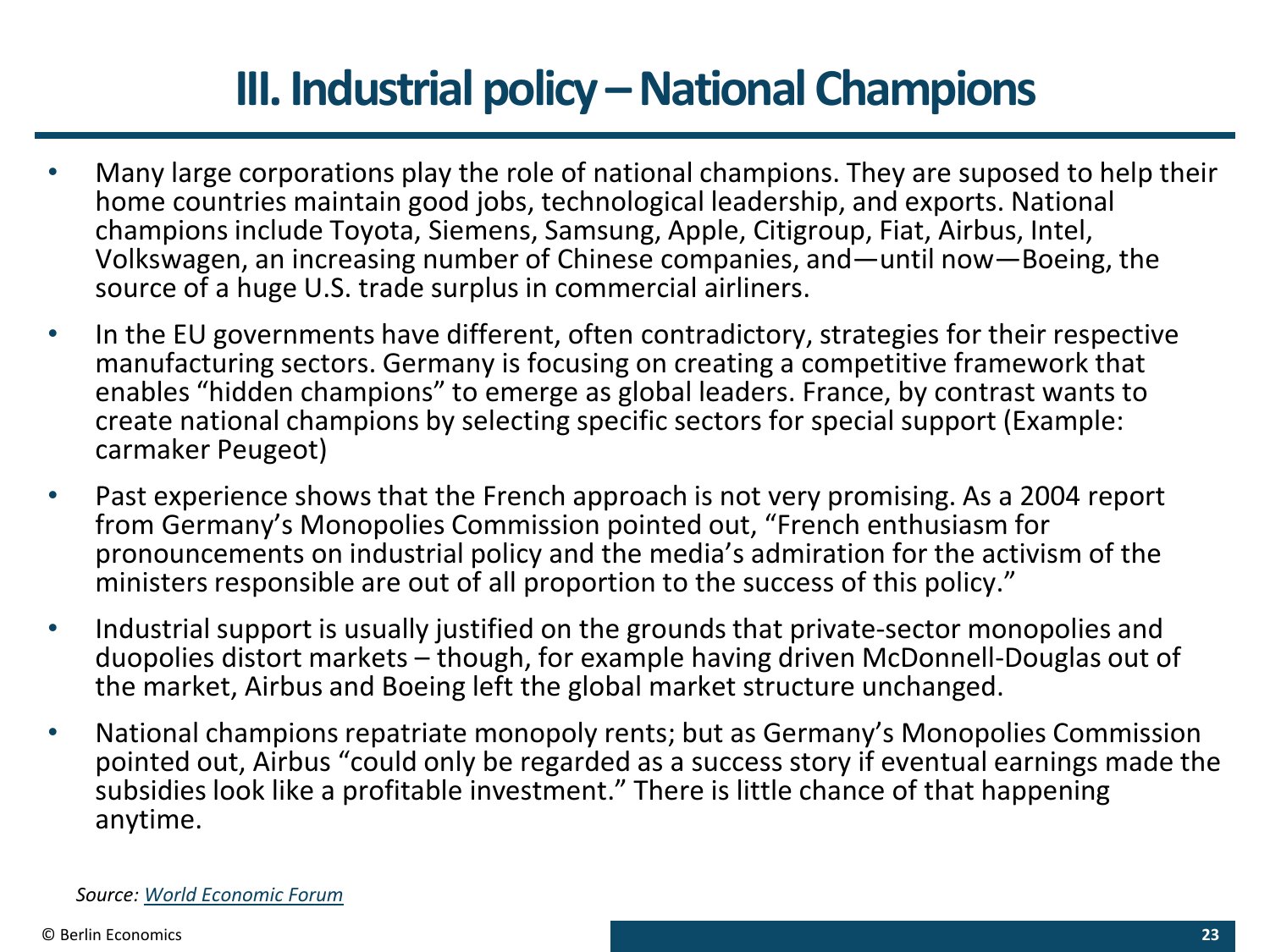# **III. Industrial policy –National Champions**

Selection of investment projects for public support is regularly biased by politicians Some characteristics of such projects:

- they tend to be large,
- they tend to produce products that are highly visible in the press and media,
- they tend to be comparatively insulated from competition both because this makes them less risky to finance and because it avoids questions about their comparative performance with similar projects that do not receive public support.

#### In many cases national champions:

- contribute to distortions and limitation of competition in internal market through market power abuse or non competitive practice (Microsoft, Google, Apple, Facebook, Volkswagen)
- create inefficiencies and unprofitable outcomes (Airbus, Boing, Q-Cells and Solar Valley/Talheim/Germany)
- rely on long-term subsidies/tax reduction/export support (solar industry in Germany)
- once inefficient they have a large negative impact on the labour market (Airbus)
- expect bail-outson costs of tax payer: to big to fail (financial institutions after 2008/09 crisis: Commerzbank)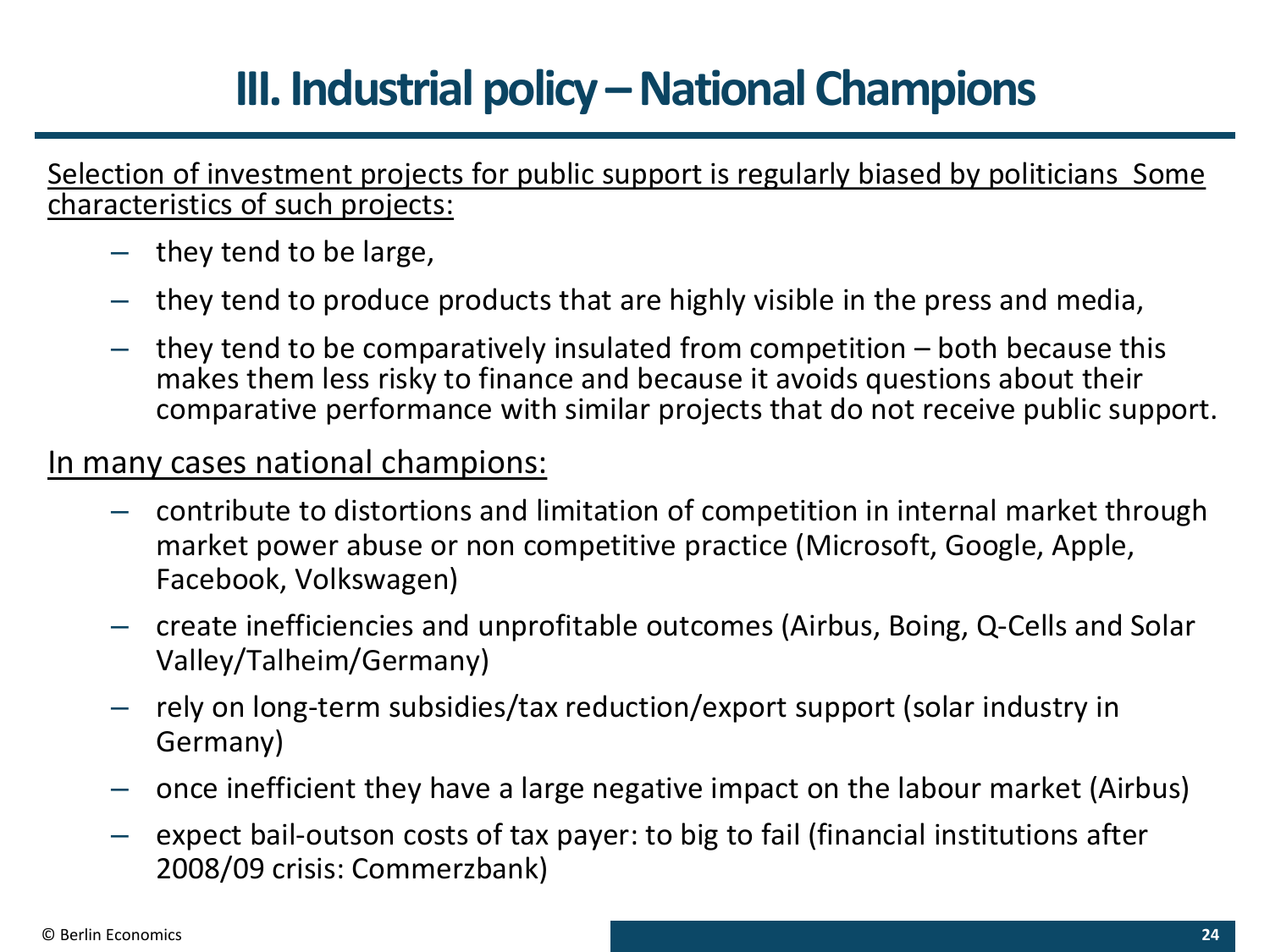# **Further Policies: Innovation Policy**

It aims to create legal and economic incentives for innovations and is an particularly import part of industrial policy.

#### **The possible instruments:**

| $\bullet$<br><b>Regulations</b><br>$\bullet$<br>$\bullet$<br>$\bullet$ | <b>Intellectual Property Rights</b><br>Universities and clusters<br>Competition policy about R&D alliances<br><b>Bioethical regulations</b>                 |
|------------------------------------------------------------------------|-------------------------------------------------------------------------------------------------------------------------------------------------------------|
| <b>Economic transfers</b><br>$\bullet$<br>$\bullet$                    | • 'En block' support to research organisations and<br>universities<br>Competitive research funding<br>Tax exemptions<br>Support to venture and seed capital |
| <b>Soft instruments</b><br>$\bullet$                                   | Voluntary standardisation<br><b>Codes of Conduct</b><br><b>Public-private partnerships (PPP)</b>                                                            |

• Voluntary agreements

*Source: Borras, S./C. Edquist (2013)*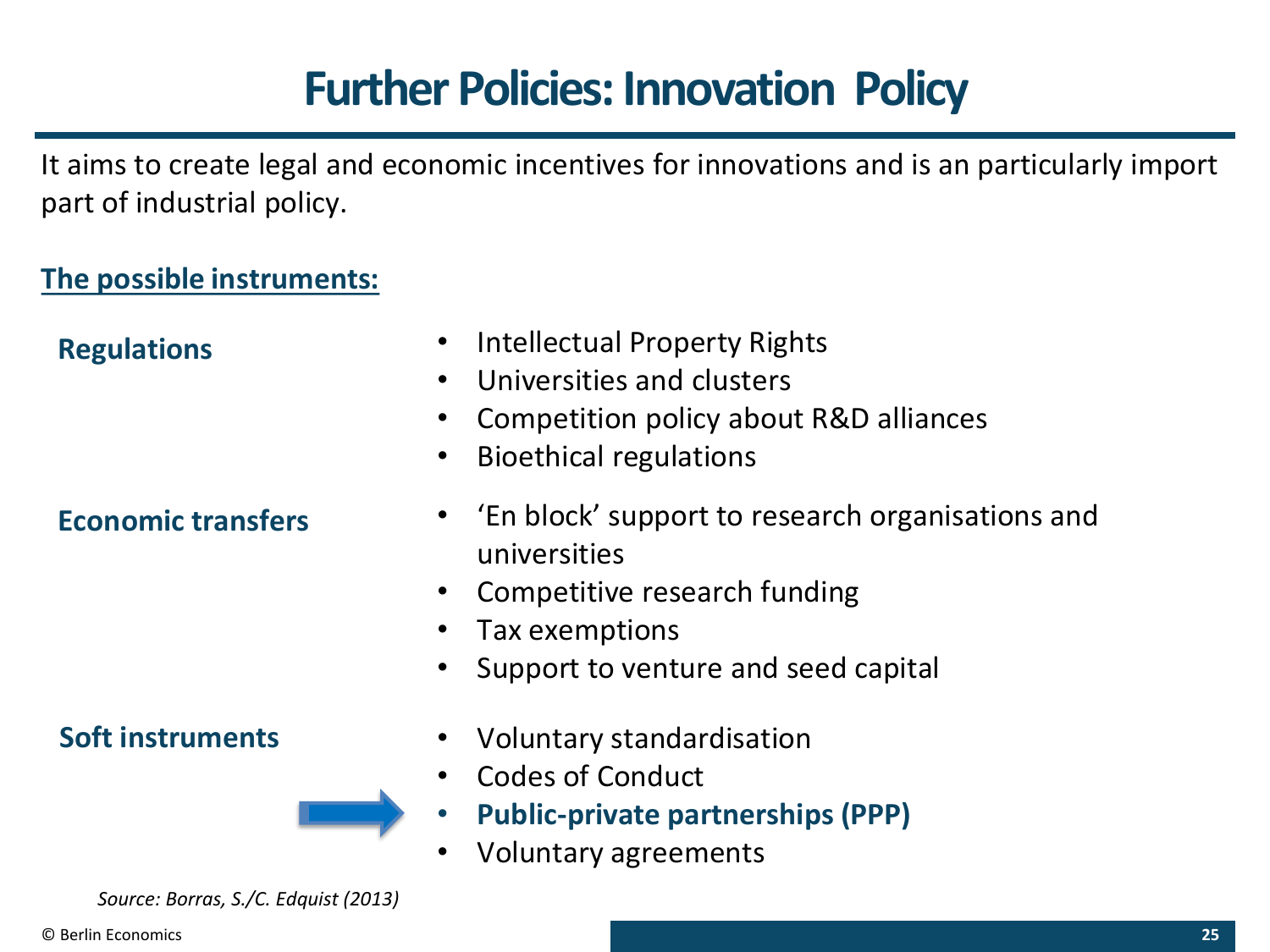# **Further Policies: Trade Policy**

- Trade policy is a collection of rules and regulations which pertain to trade
- It aims to restrict or to enhance international trade
- It has a long-term impact on national economic structure
- It supports economic growth while enhances economic dependencies
- It opens the chance for specifications and diversification of the national economy
- It allows to expose specific sectors to or to shelter them from international competition (both could have positive and negative economic impacts)
- Purpose of trade policy: to help nation's international trade run smoothly, by setting clear standards and goals which can be understood by potential trading partners. It includes export support, import regulations, inspection regulations, taxes, tariffs and quotas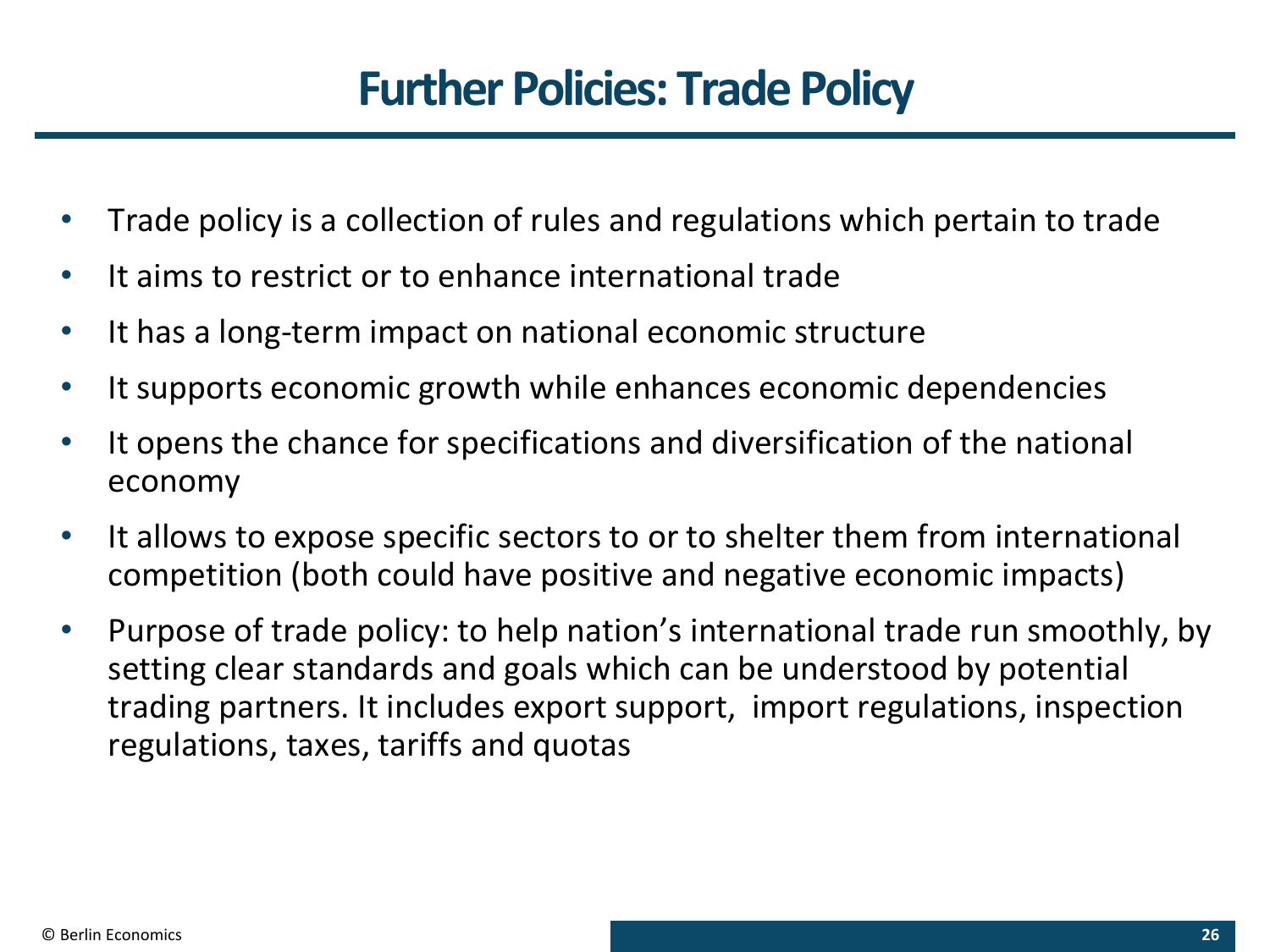# **Industrial Policy - Summary**

- Industrial Policy as an overarching tool to develop and to prepare economy for the future challenges is dispensable.
- However, it should avoid to intervene in functional market competition and to distort it. Otherwise, crowding out effects might lead to a long-term unsustainability in economic development.
- The most important areas to focus on are: National Development Plan, innovation policy, trade policy. Adjustment and adaptation are expected to support structural change in certain sectors.
- The instruments have to be selected carefully supporting the main economical goals and still allowing for competition to unfold its positive effects. While Public Private Partnerships are in certain areas of economic activities in line with market requirements, building up by political power and subsidising of National Champions is not. In a short term such a strategy might seem to create foreign trade surplus. In long run it is destructive to national market competition and increases dependentcies between company and the state.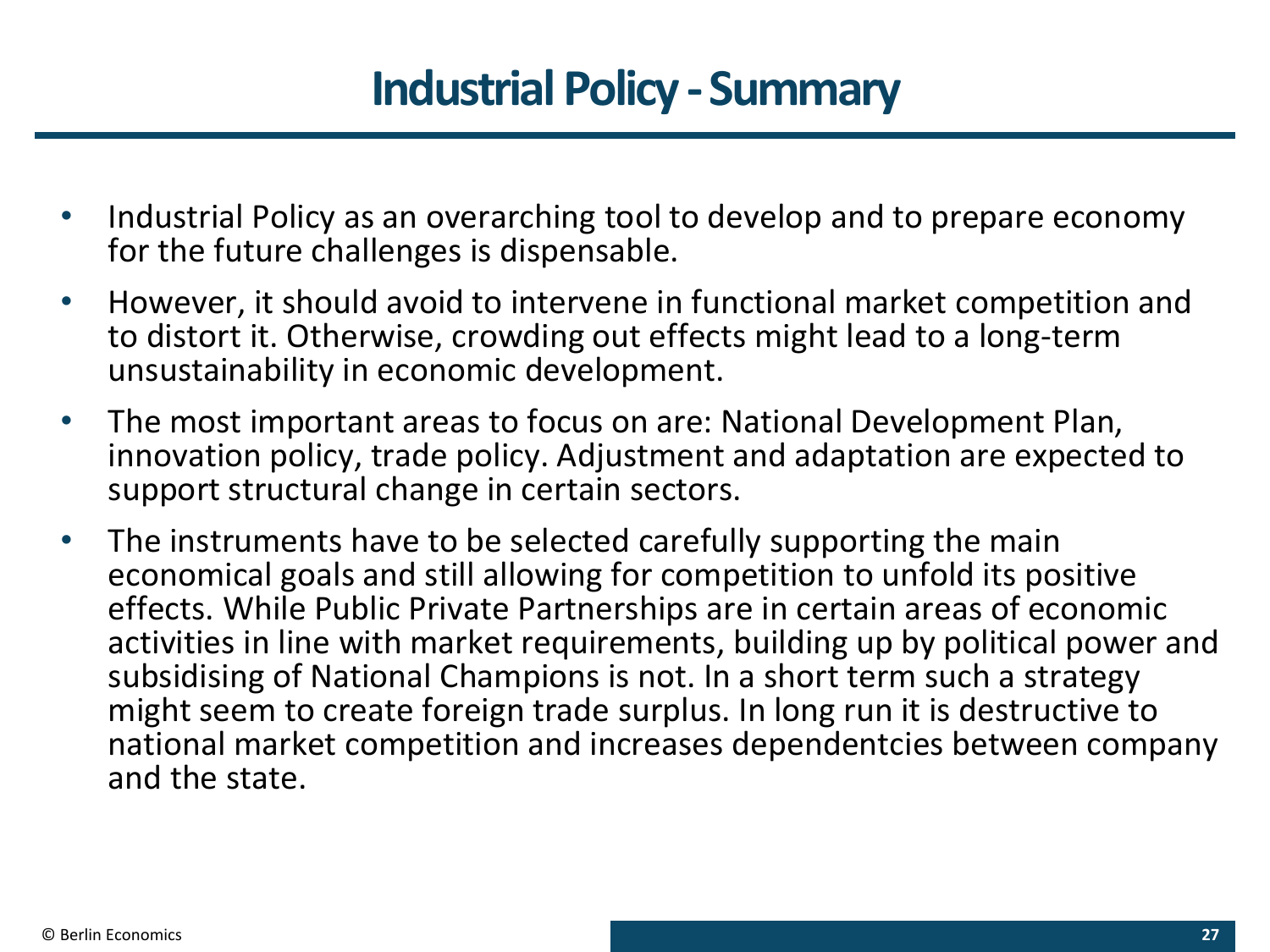# **3. Social Policy**

- Is defined as a policy directed towards social services and welfare state
- It is considered on policy and administration of social services including housing, education, income maintenance and policies for health
- Objects: individual, group of people, whole population
- Objectives: Redistribution, Insurance, Safety Net, Efficient Labour Force

### *Functions of social policy:*

- Protective function
- Function of distribution
- Function of productivity

### *Models of social policy:*

- Distributive
- **Residual**
- **Corporative**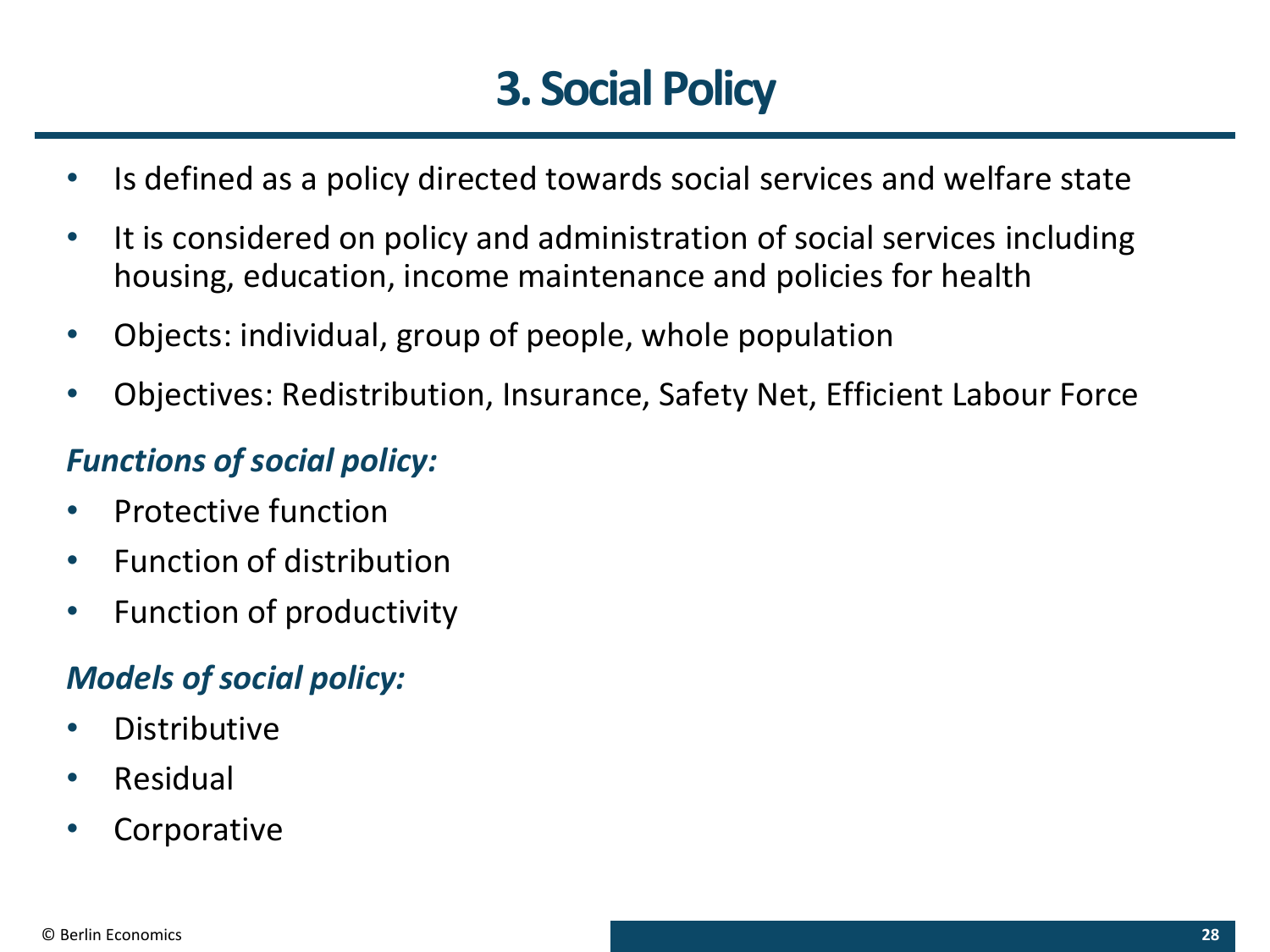# **3. Social Policy –Different types**

### Swedish type (Scandinavia and Benelux):

- Social-democratic / mainly distributive
- State social support
- For society

### English type (Australia, New Zealand, Canada, USA):

- Liberal / mainly residual
- Social assistance
- For citizens

#### German type (Germany, Austria, Switzerland):

- Social-democratic / mainly corporative + distributive
- Social insurance
- For employee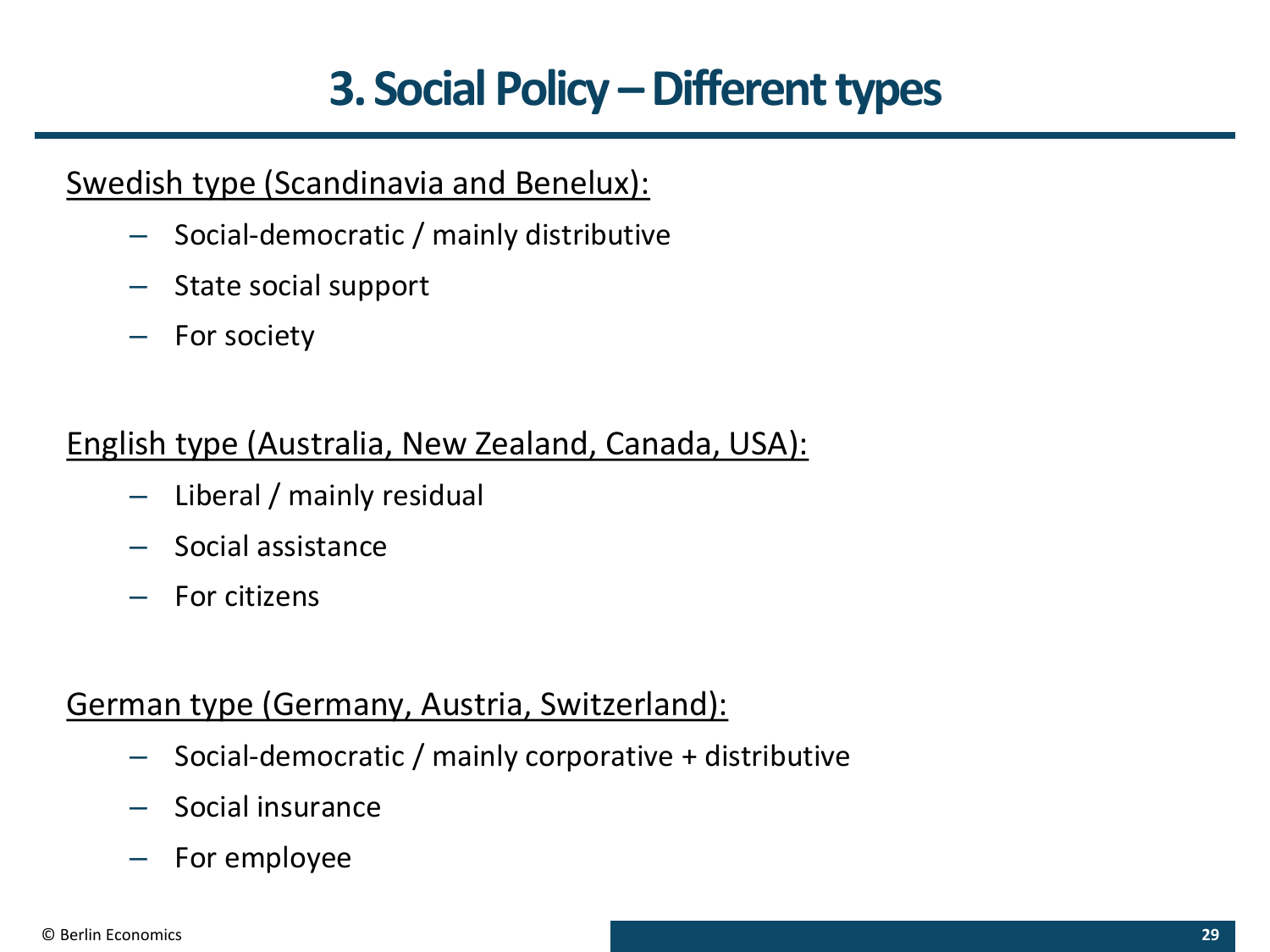# **Social Policy –Characteristics**

### **Residual/liberal**

- Represents individualism and a punitive view of poverty
- These issues often seem to dominate debates on welfare: examples are the introduction of 'workfare', the exclusion of long-term benefit dependents, criticism of the 'underclass'

### **Distributive**

- The main goals of the state: equality, social security, wealth redistribution
- Typical features: high taxes, high employment, low level of poverty, universal healthcare, extensive social benefits, high state spending, importance of labour union

### **Corporative**

- Important position for trade unions
- Principle of merit and output
- State guarantees basic social certainty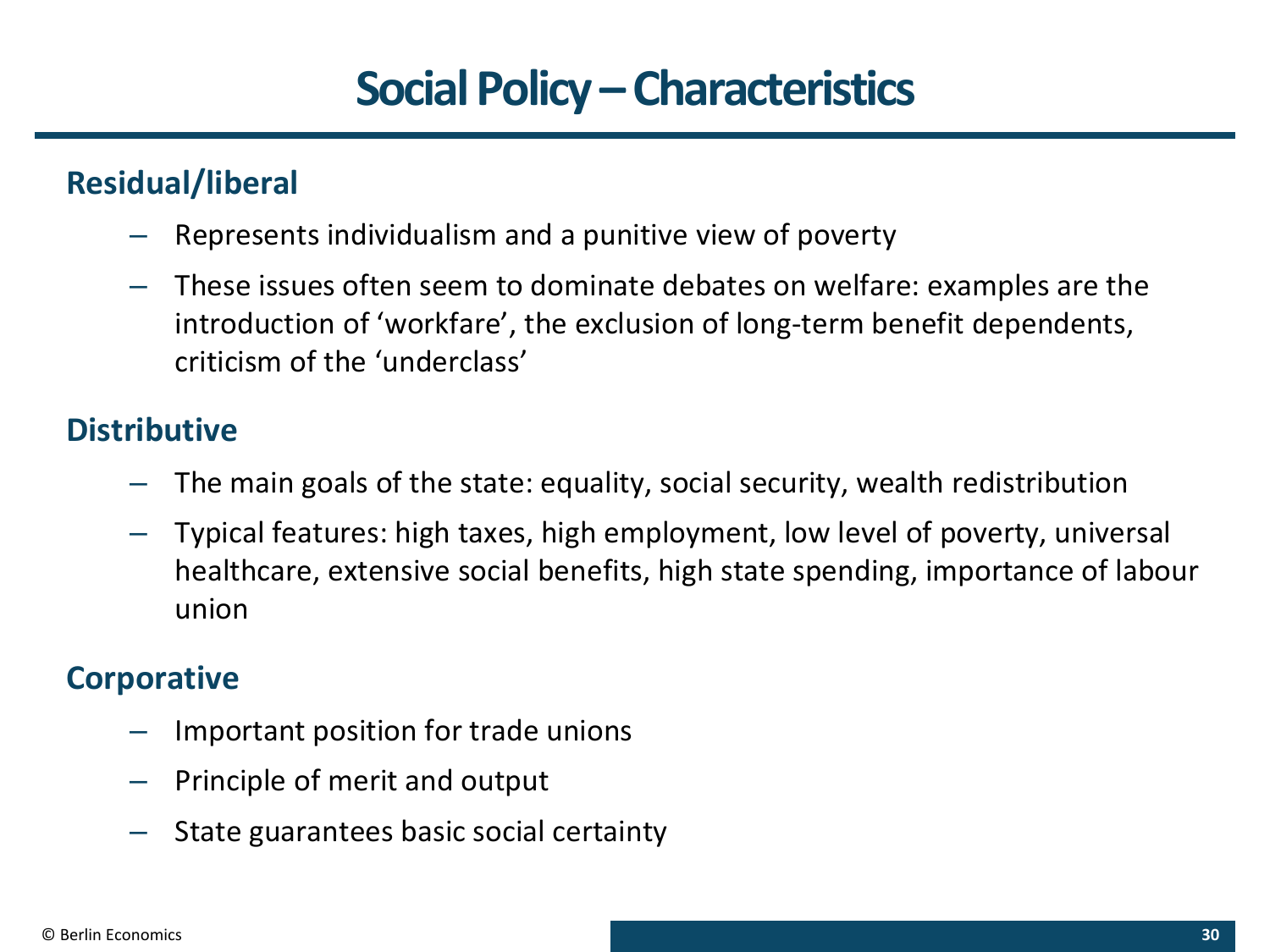# **Social Policy –Diversity of General Paradigms**

|                                 | <b>Developmental</b>                                                         | <b>Productivist</b>                                                        | <b>Redistributive</b>                                                                      |
|---------------------------------|------------------------------------------------------------------------------|----------------------------------------------------------------------------|--------------------------------------------------------------------------------------------|
| <b>Region</b>                   | Developing and<br>underdeveloped countries<br>worldwide                      | Newly industrialised societies<br>in East Asia                             | Advanced industrialised<br>societies in the West                                           |
| <b>Orientation</b>              | Human development and<br>community action                                    | Modernisation and the<br>pursuit of GDP                                    | Income redistribution and<br>social security                                               |
| <b>Value</b>                    | Human right and human<br>security, collectivisim                             | Workfare, labour protection                                                | Social justice and welfare<br>rights of citizens                                           |
| <b>Developmental</b><br>goals   | To improve living conditions<br>by economic growth and<br>collective efforts | To achieve a high rate of<br>economic growth with a<br>trickle-down effect | To regulate the market by<br>social policies that promote<br>social equality               |
| <b>Policy-making</b><br>process | Bottom-up approach                                                           | Top-down approach                                                          | Corporatist bargaining<br>approach                                                         |
| <b>State role</b>               | Partnership with non-<br>governmental sectors                                | Main regulator                                                             | Main provider                                                                              |
| <b>Strategies</b>               | Asset-building, community<br>participation and collective<br>welfare         | Labour protection, company<br>welfare and social insurance                 | Income redistribution<br>through social security<br>programmes and progressive<br>taxation |
| <b>Context of society</b>       | Communitarian                                                                | Authoritarian                                                              | Democratic                                                                                 |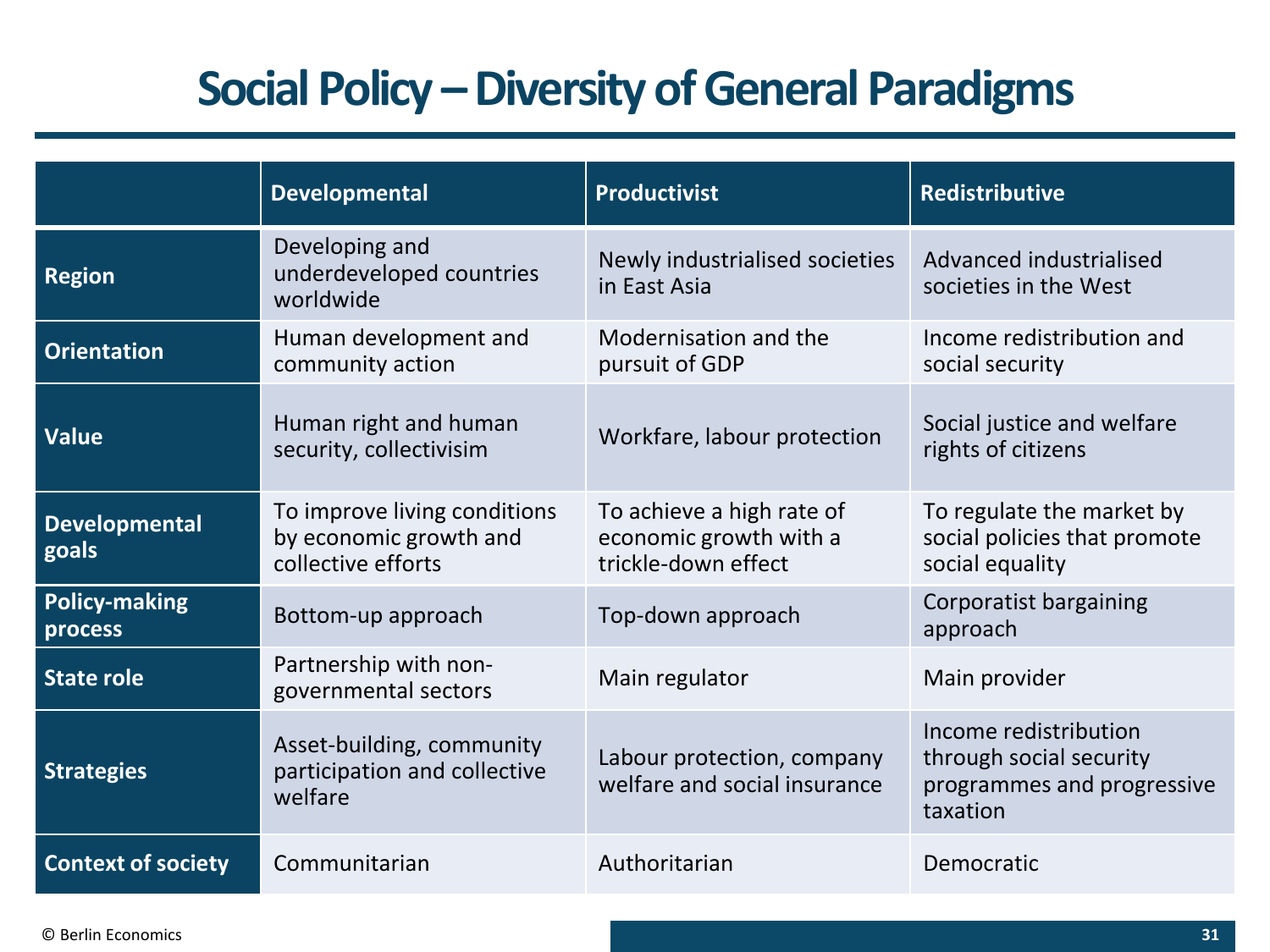# **Public Social Spending –OECD Data (% of GDP)**



*Source: OECD 2019*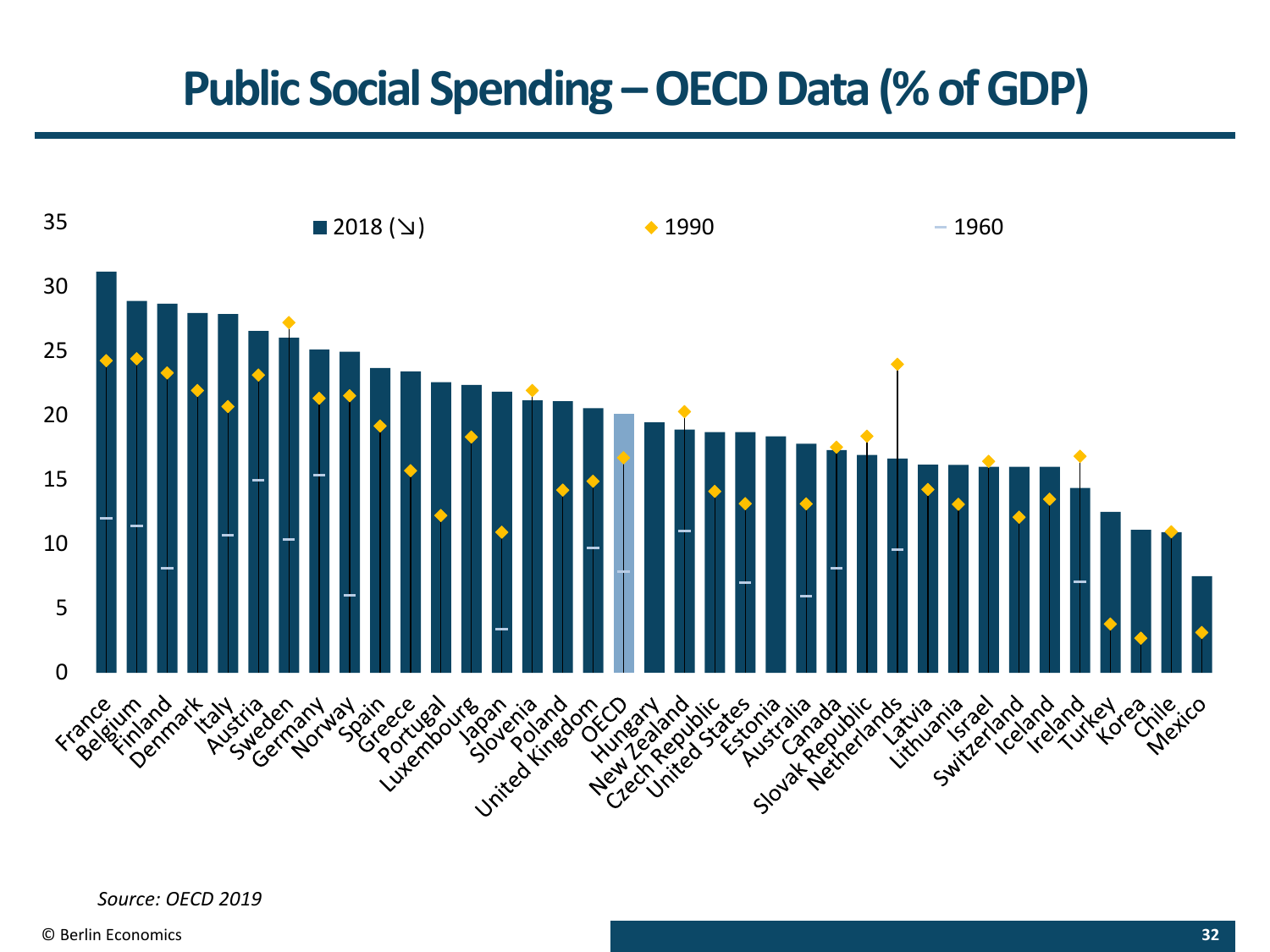# **Public Social Spending –OECD Data**

Public social expenditure by broad social policy area, in percentage of GDP, 2015/17 or latest year available



#### © Berlin Economics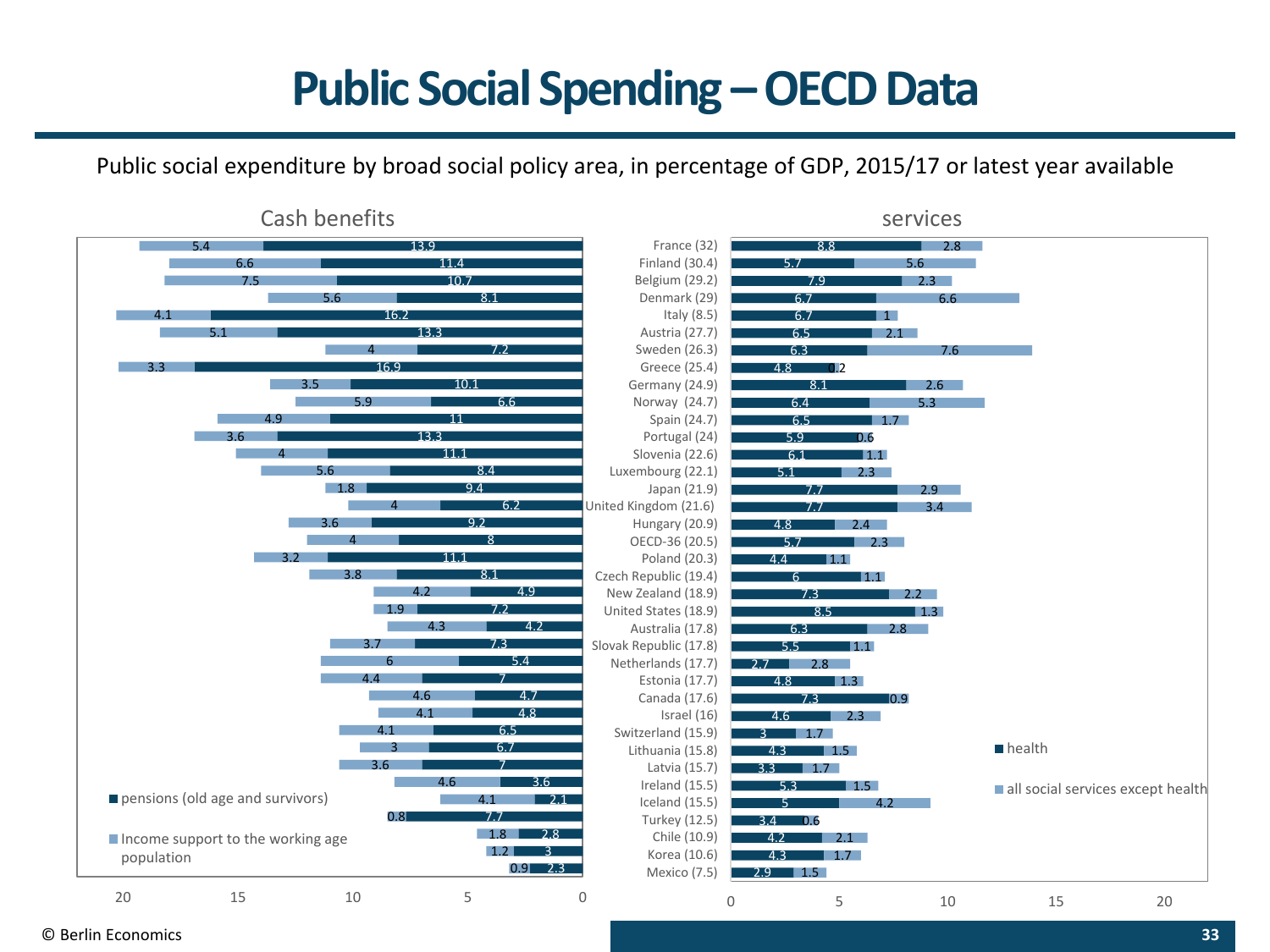# **Social Policy – Example: Germany – Tax Variety**

- **·** Income taxation (progressive):
	- Income from agriculture and forestry
	- Income from business operations
	- Income from self-employed work
	- Income from employed work
	- Income from capital
	- Income from letting property
	- Miscellaneous income
- Corporate Tax
- Trade tax
- Value-Added tax
- Real property transfer tax
- Inheritance and gift tax
- Capital gain tax
- Aviation tax
- Motor vehicle tax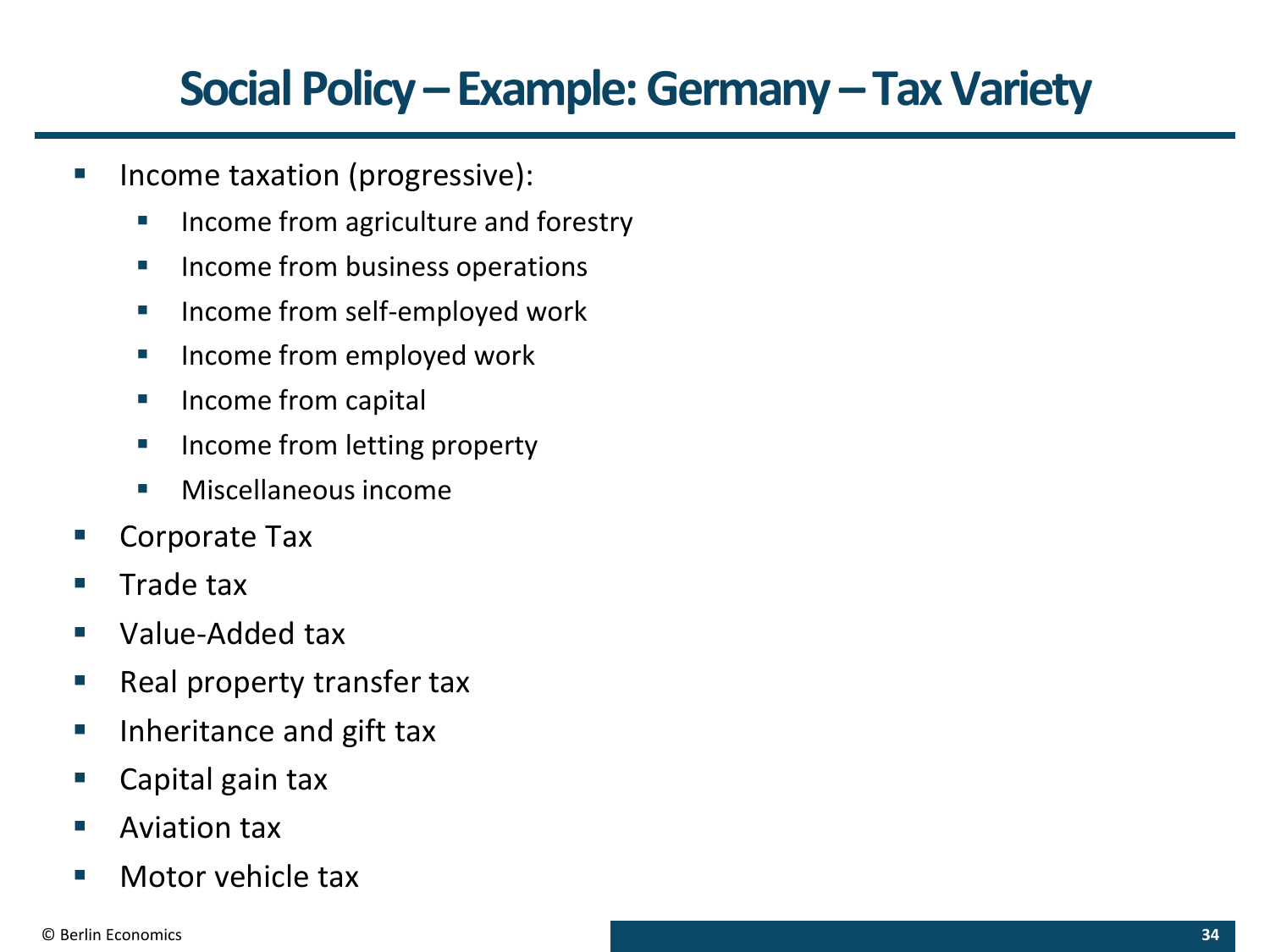### **Germany Tax Revenue 1972-2018 (% GDP)**



*Source: [IMF](https://data.imf.org/?sk=90a23638-c923-44c9-9be4-fb6b62cd9b7a&hide_uv=1)*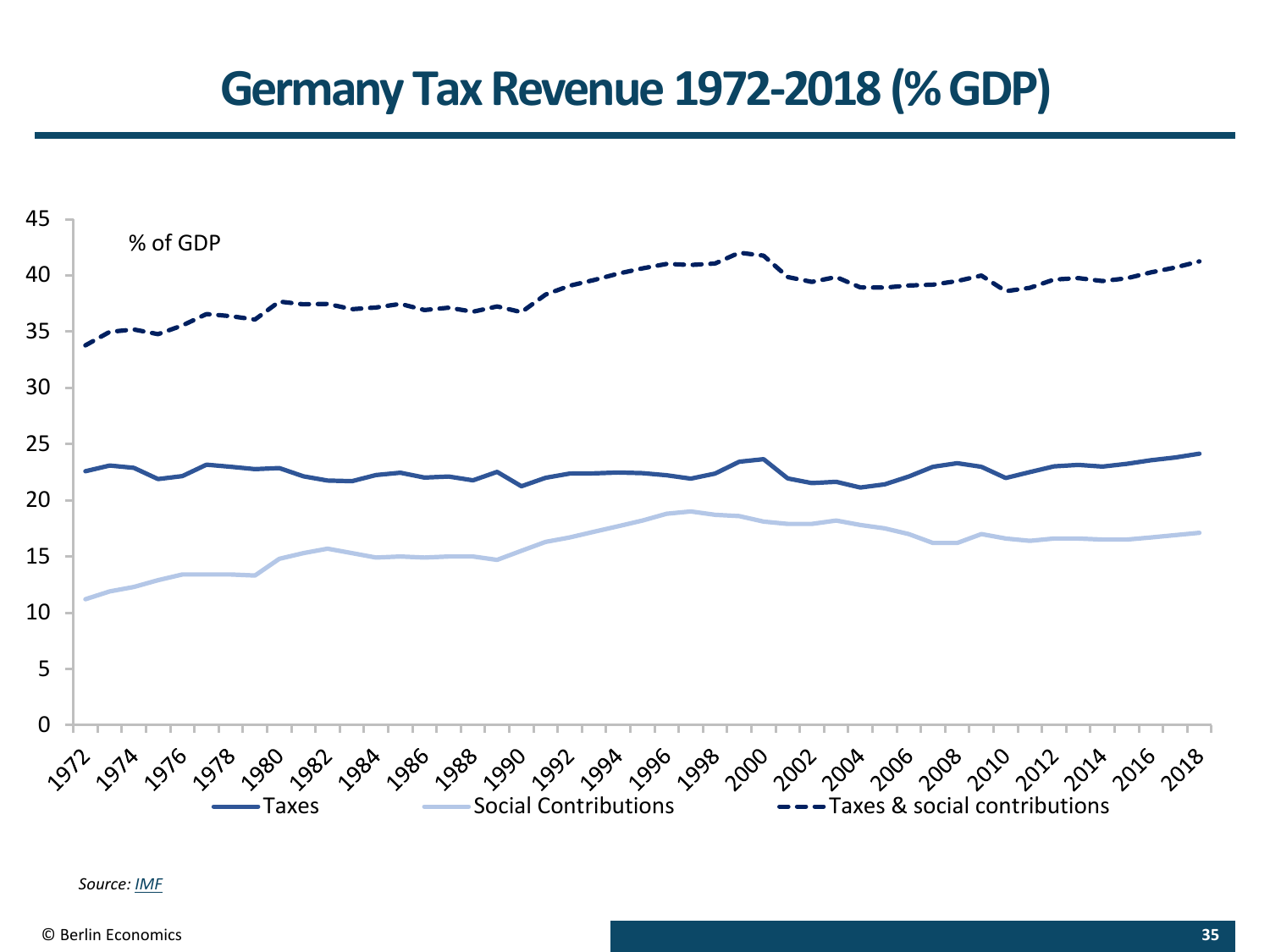# **Social Policy – Summary**

- Social policy is an indispensable tool to increase economic efficiency of human capital. Further, it helps to enhance and to ensure social cohesion through social protection, health and safety at work, public wellbeing
- There are different models and functions which has to be selected carefully in line with the overarching economic model and the social consensus
- Social policy measures require effective tax collection system consisting of direct and indirect taxation
- There is no consensus around the world whether progressive income tax is more effective than flat tax. The first is considered as social justice while the latter is easier in terms of enforcement
- German progressive taxation system with a wide range of different types of taxes is known as a sophisticated as well as cumbersome in handling
- Post-transformational countries have proved the tendency to implement flat tax system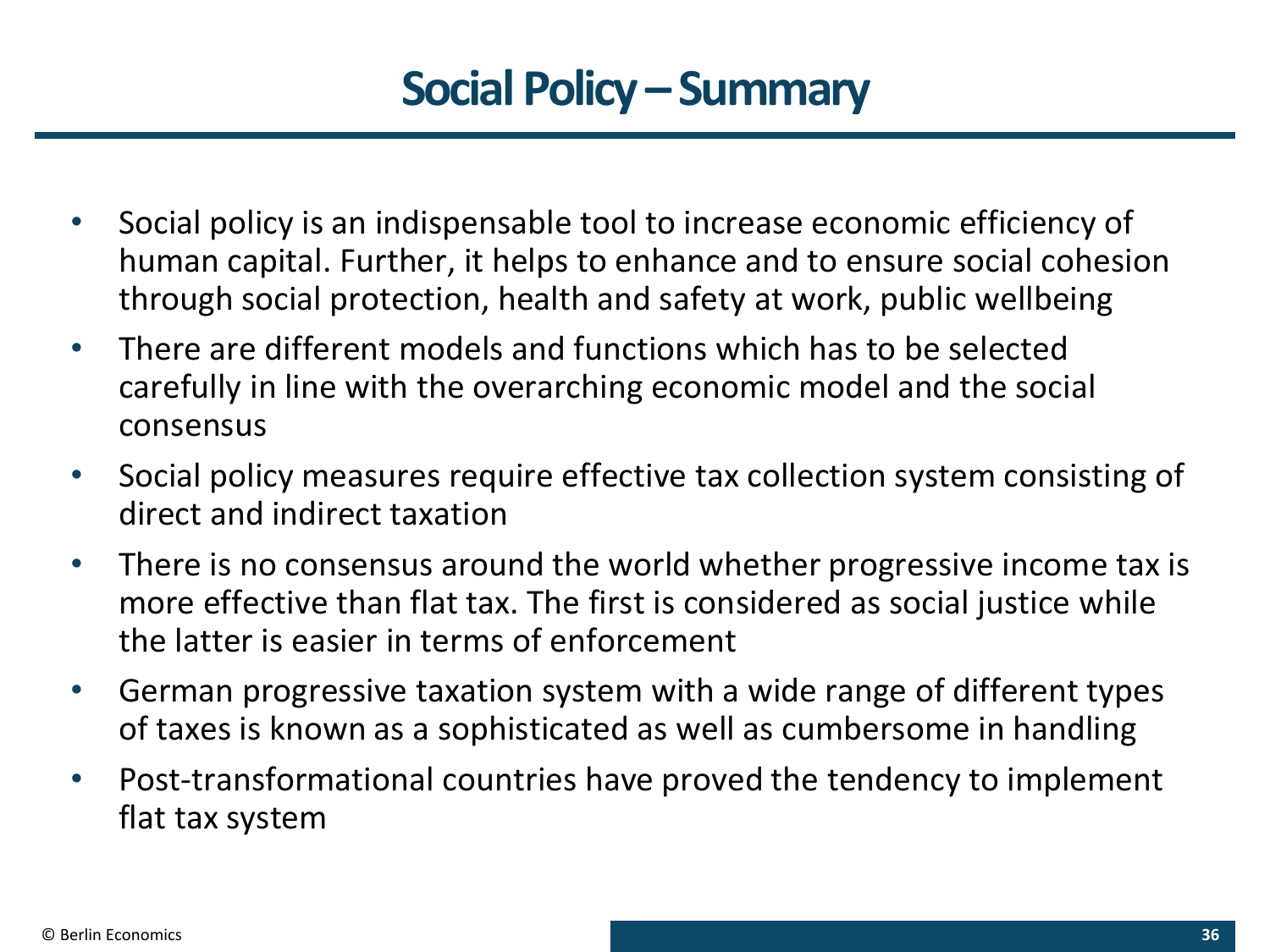# **4. Regional Policy**

- The need for regional policy as a separate policy is justified by the fact that the increasing freedom of the factors of production promotes the levelling of the prices of the factors (E.g. wages, capital allowances, etc.) but it does not substantially affect the differences of efficiency or productivity between the sectors or the regions
- Regional policy aims in broad sense to alter the spatial economic structure of the certain region and/or to increase the cohesion between the regions
- Regional policy constitutes an integral part of the economic (industrial) policy. It is a cross-sectional policy integrating the sectoral policies concerned at a given territorial level
- Its objective is to shape spatial processes, level territorial disparities and improve the competitiveness of a region
- Regional policy besides economic is determined by social aspirations as well. That is why it aims to alter the performance of a given region or the indicators (employment, structure of economy, regional activity, etc.) affecting it
- The character of space is shaped by three groups of factors:
	- natural factors (topography, climate, supply of water, quality of soil, natural resources, etc.
	- social factors (demographic, cultural, religious, etc.).
	- economic factors (sizes of property, company, infrastructure of transport, etc).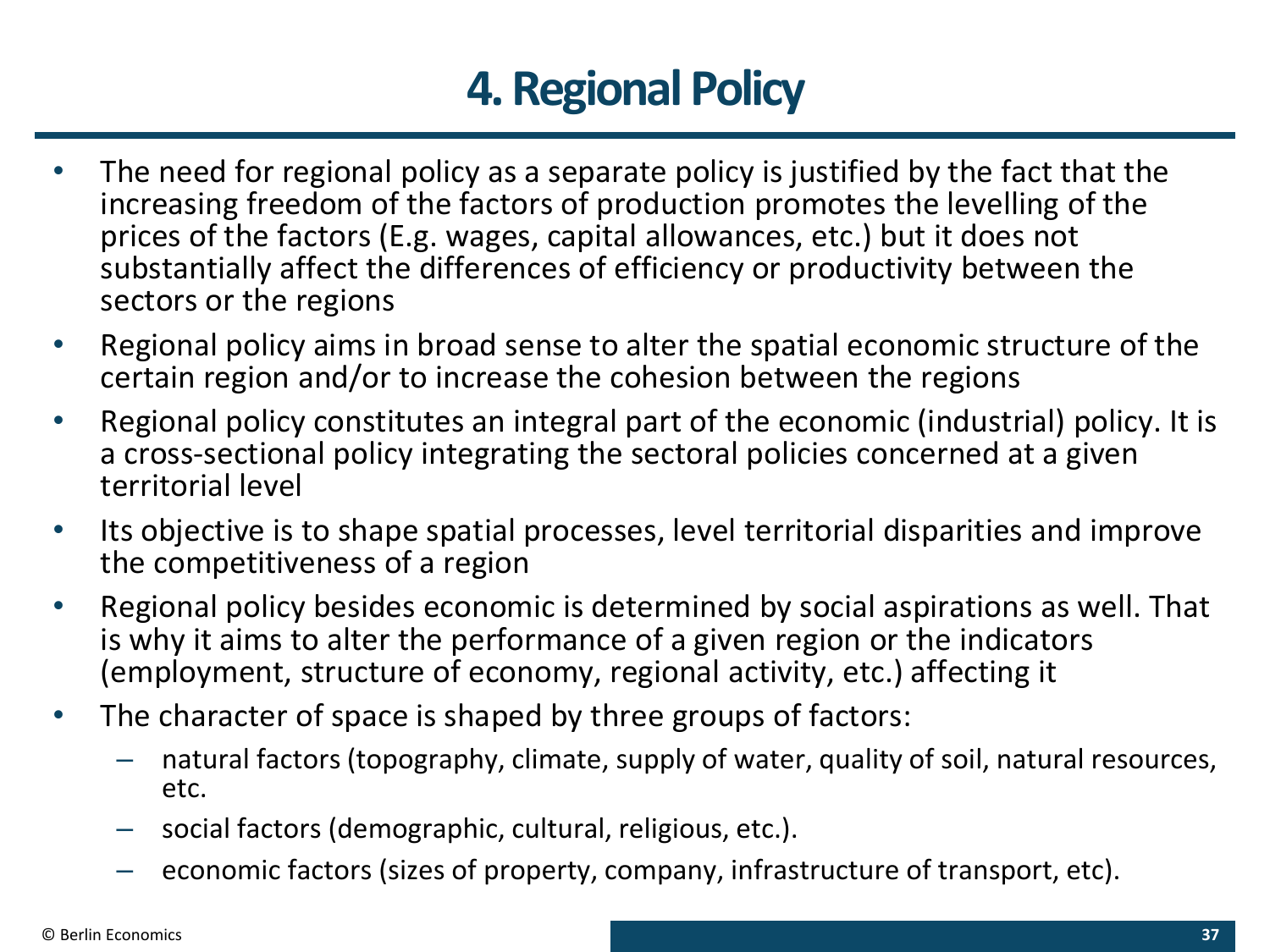### **4. Regional Policy – Instruments**

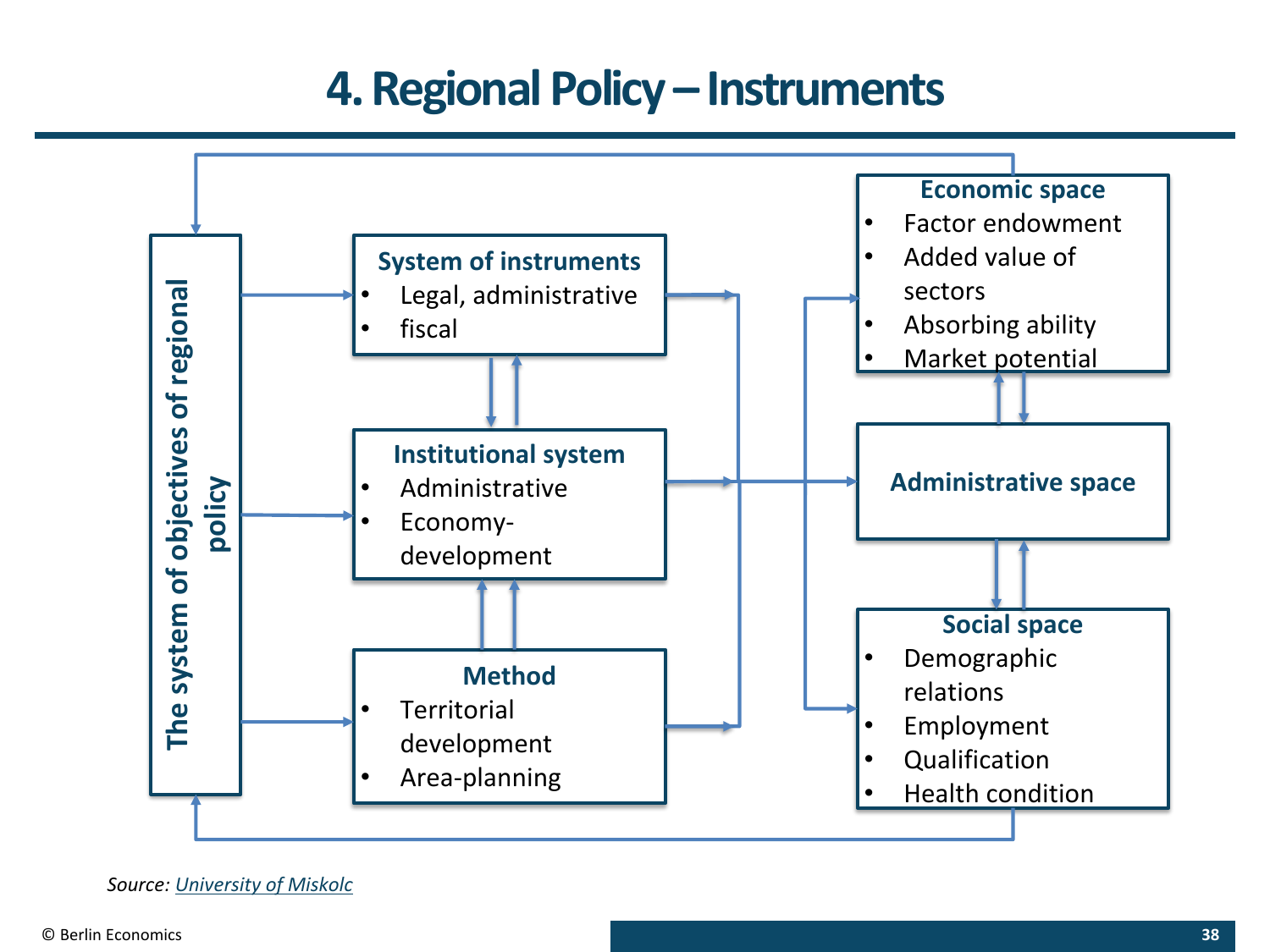# **Regional Policy – Liberal vs Keynesian Concepts**

| <b>Criterion</b>                                      | <b>Neoliberal concept</b>                                                                                                                                                                                                                                                               | <b>Keynesian concept</b>                                                                                           |
|-------------------------------------------------------|-----------------------------------------------------------------------------------------------------------------------------------------------------------------------------------------------------------------------------------------------------------------------------------------|--------------------------------------------------------------------------------------------------------------------|
| <b>Reasons of territorial</b><br>economic disparities | Inefficiency<br>$\bullet$<br>Low effectiveness<br>$\bullet$<br>Social and economic rigidity of<br>$\bullet$<br>microeconomic actors                                                                                                                                                     | On the one hand external<br>(cyclicality of world economy)<br>on the other internal (structural,<br>capital, etc.) |
| <b>Mode of intervention</b>                           | Primarily with instruments of the<br>$\bullet$<br>market economy                                                                                                                                                                                                                        | A combined application of<br>instruments of the market economy<br>and state redistribution                         |
| Form of regional policy                               | Selective support<br>$\bullet$<br>Development of local forms of the<br>$\bullet$<br>free market (enterprise zones,<br>development associations)<br>Compulsory economic measures at<br>$\bullet$<br>the local level<br>Development of private community<br>$\bullet$<br>engagement (PPP) | <b>Extensive state subventions</b><br>Regional agencies<br>Comprehensive intervention of the<br>local government   |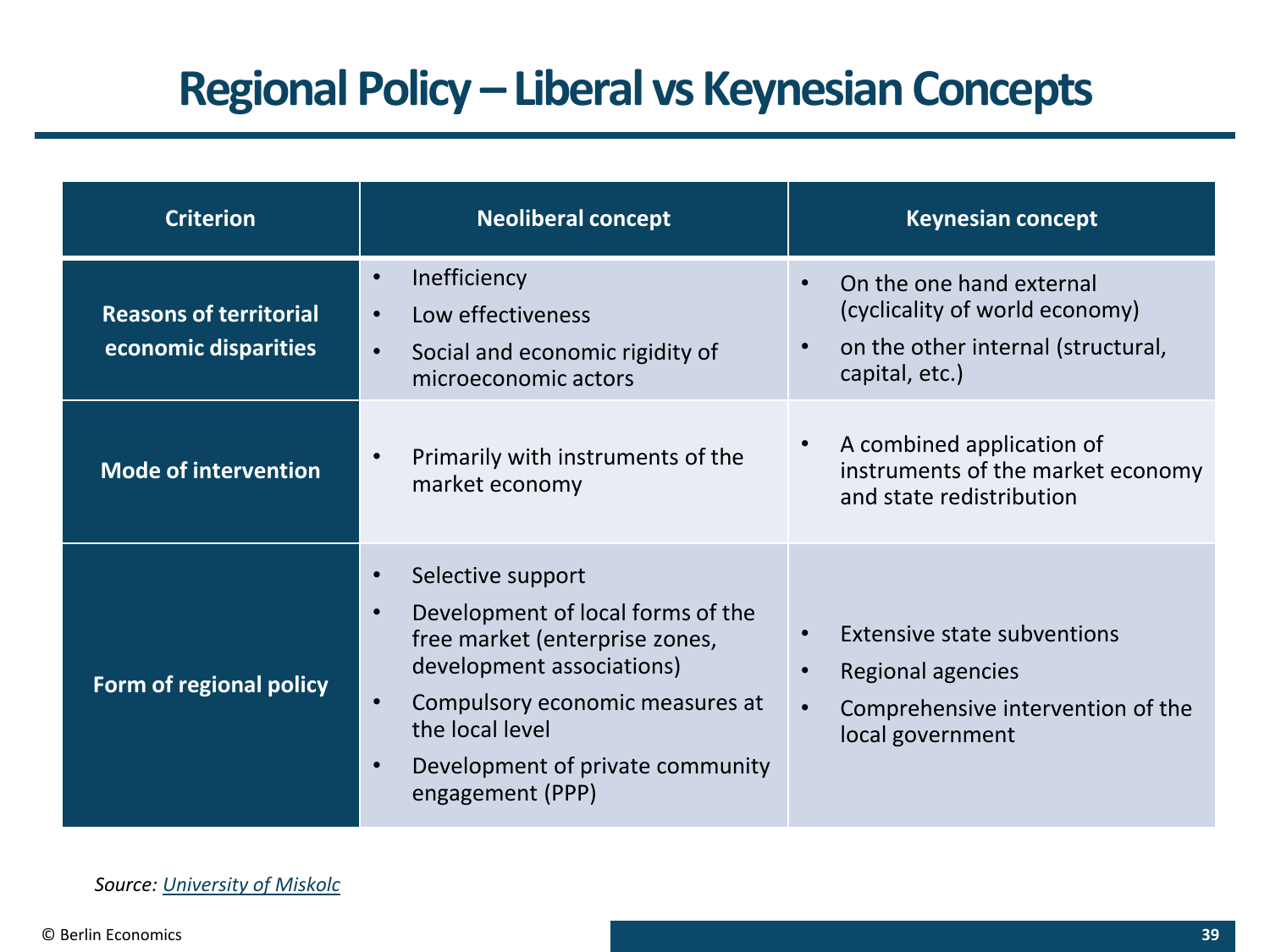### *Institutional regional policy*

Institutional regional policy (new regionalism) emerged parallel with the new regional institutions of the EU in the 1990s (regional development agencies, entrepreneurial chambers, etc.) in answer to the inadequacies and failures of the neiliberal and Keynesian policies.

New regionalism explains the economic dynamism of certain regions by the growth of the importance of cooperative forms of innovation and learning in the framework of the regions' adjustment to the new economic conditions (MacKinnon, 2002). In this terms the region is considered as the source of competitive advantages. The innovative and learning competence of the regions in the knowledge-based economy determines their development or decline. Consequently this policy relies on the development of the technological factors, on innovations and the qualitative factors of workforce (training/retraining programmes, etc.).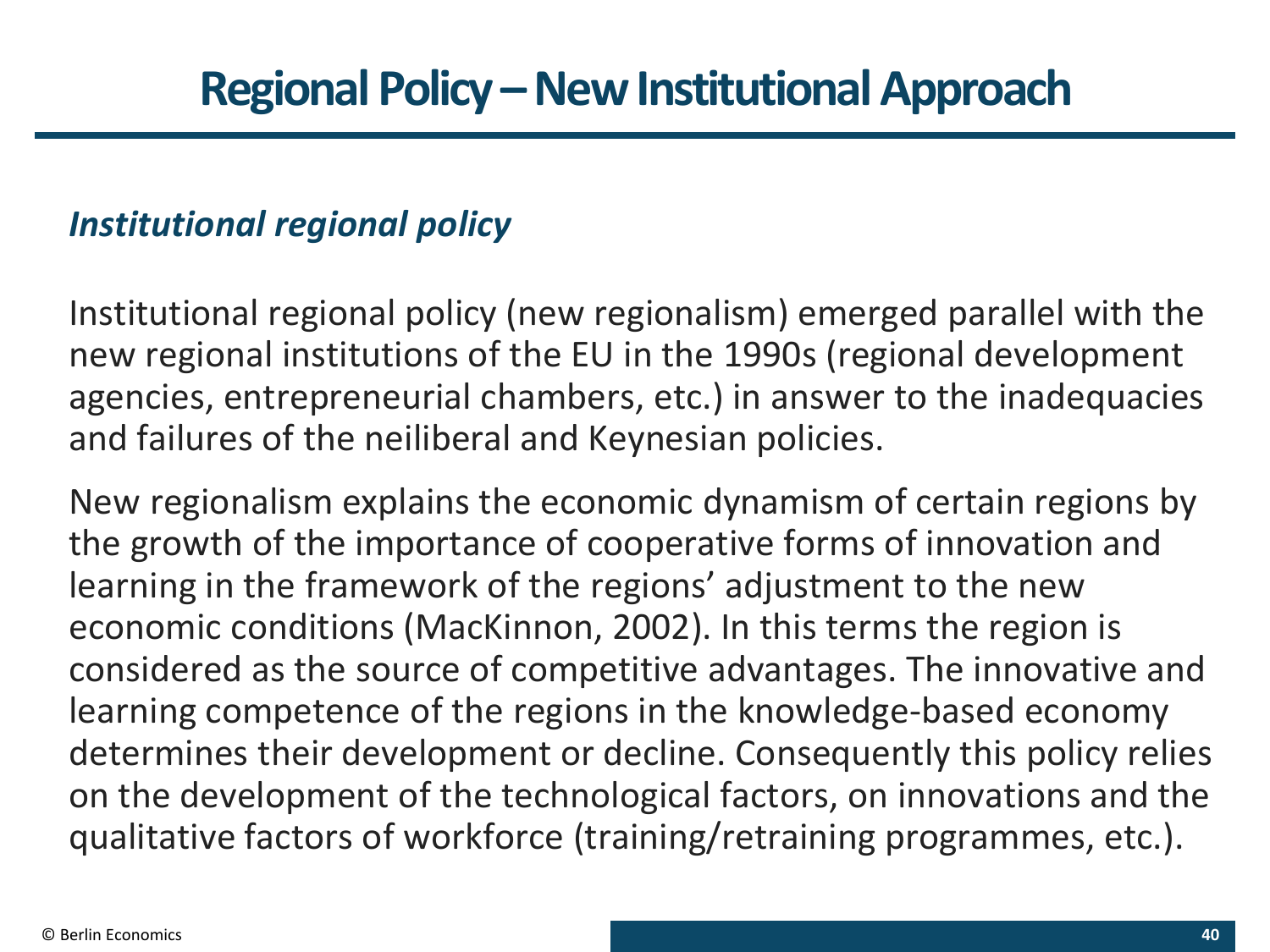**European Cohesion and Regional Policy 2021-27 – the main features**



**1. A focus on key investment priorities, where the EU is best placed to deliver**: The bulk of European Regional Development Fund and Cohesion Fund investments will go towards innovation, support to small businesses, digital technologies and industrial modernisation. It will also go to the shift towards a low-carbon, circular economy and the fight against climate change, delivering on the Paris Agreement.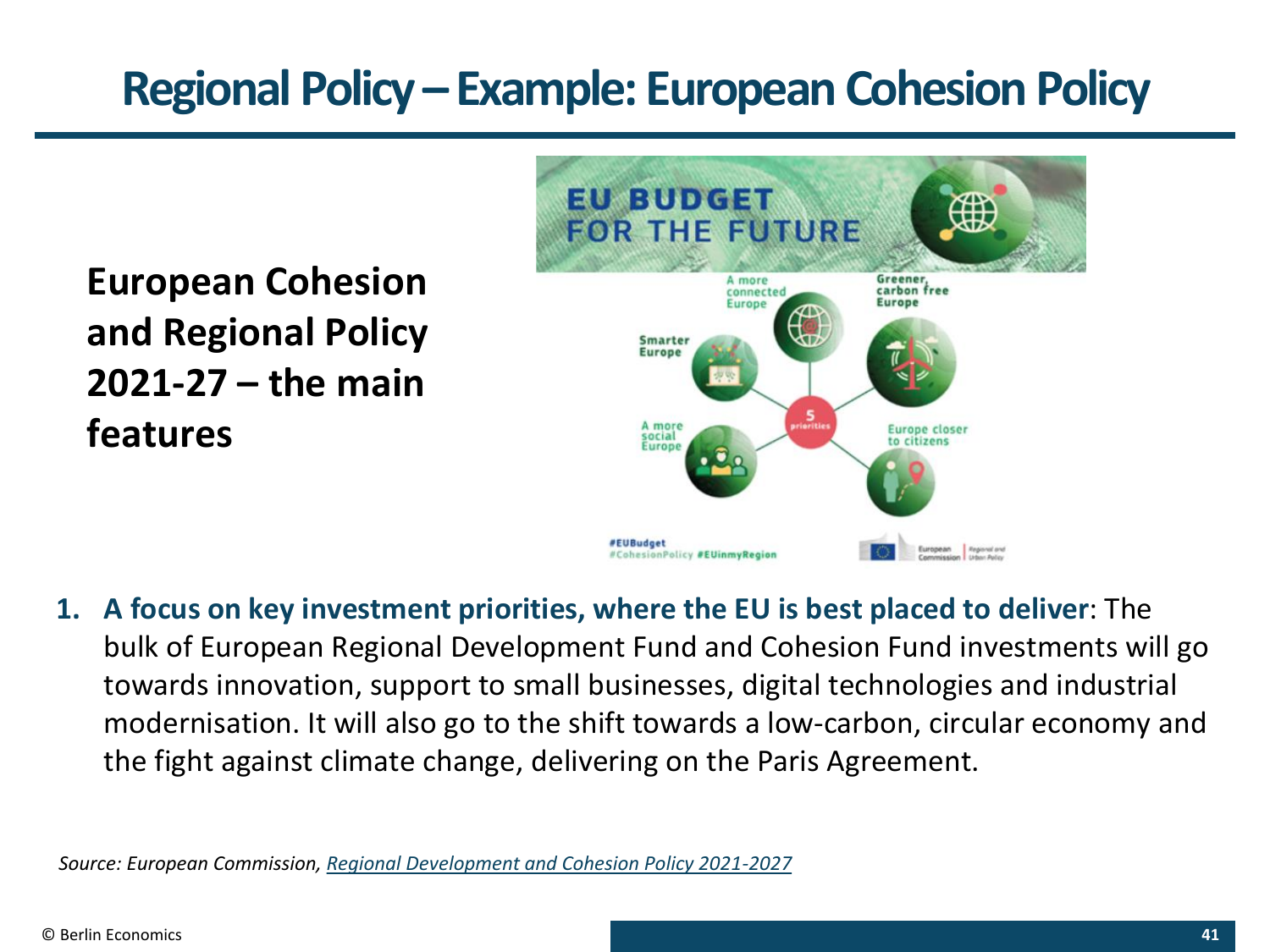#### **2. A Cohesion Policy for all regions and a more tailored approach to regional development:**

**Investing in all regions**: Regions still lagging behind in terms of growth or will keep benefiting from important EU support. Cohesion Policy will continue investing in all regions, as many of them across Europe struggle to achieve industrial transition, fight unemployment and hold their own in a globalised economy;

**A tailored approach:** Cohesion Policy keeps 3 categories of regions: less-developed, transition and more developed regions. To reduce disparities and help low-income and lowgrowth regions catch up, GDP per capita remains the predominant criterion for allocating funds. In addition, new criteria aim at better reflecting the reality on the ground – youth unemployment, low education level, climate change and the reception and integration of migrants.

**Locally-led:** The 2021-2027 Cohesion Policy stands for a Europe that empowers, by supporting locally-led development strategies. Local, urban and territorial authorities will be more involved in the management of EU funds, while increased co-financing rates will improve ownership of EU-funded projects in regions and cities.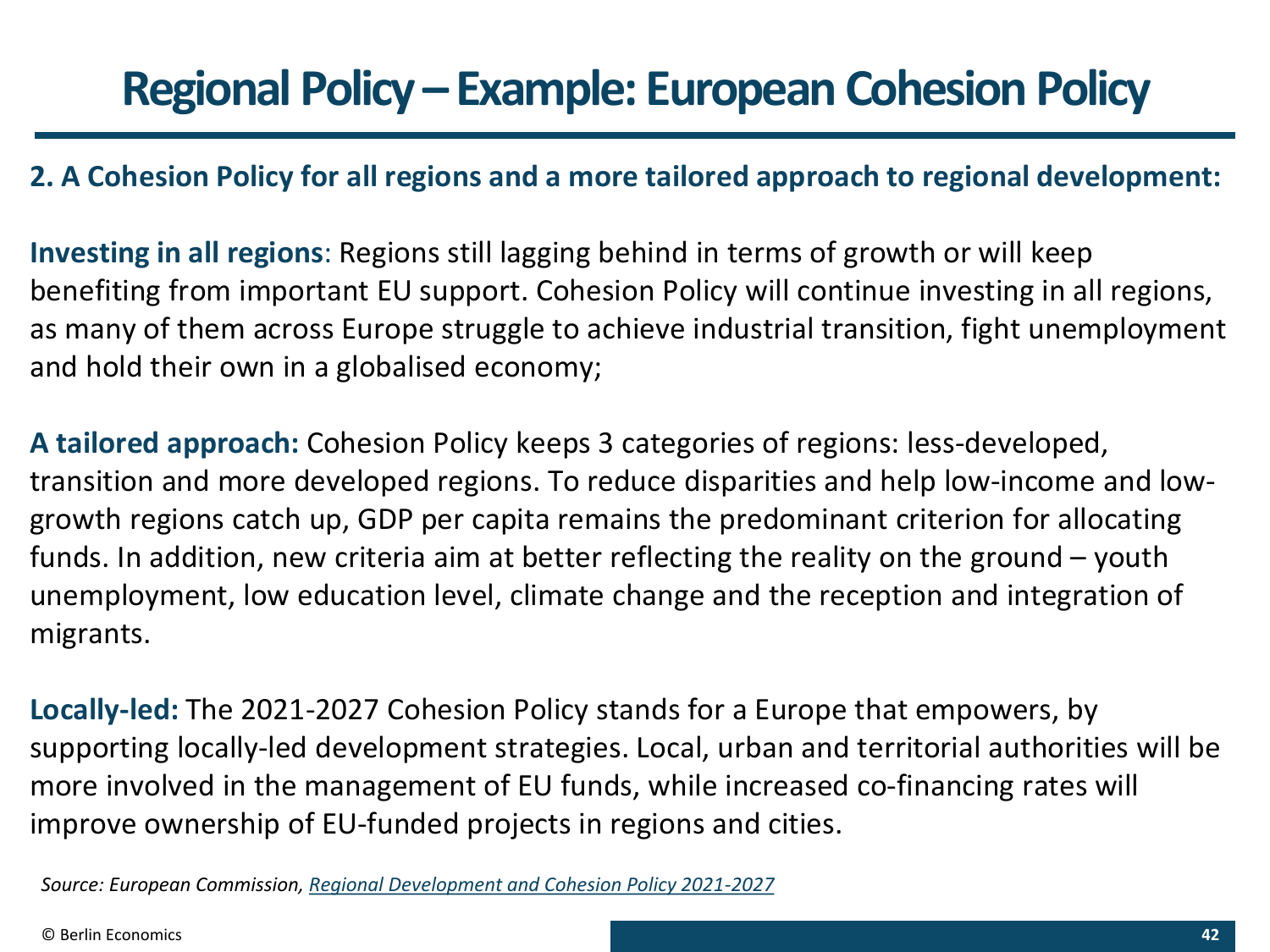#### **3. Fewer, clearer, shorter rules and a more flexible framework:**

**Simplifying access to funds:** The Commission proposes to make the rules less complex in the next long-term EU budget, with less red tape and lighter control procedures for businesses and entrepreneurs benefiting from EU support;

**A single rulebook**: One set of rules now cover 7 EU funds implemented in partnership with Member States ('shared management'), which will make life easier for EU funds programme managers. It will also facilitate synergies, for example between Cohesion Policy funds and the Asylum and Migration Fund when it comes to the development of local integration strategies for migrants. The framework also allows for more efficient links with other funds from the EU budget toolbox; for example Member States can choose to transfer some of their Cohesion Policy resources to the InvestEU programme.

**Adapting to needs:** The new framework also combines the stability necessary for longterm investment planning with the right level of flexibility in order to cope with unforeseen events. A mid-term review will determine if changes in the programmes are needed for the last 2 years of the funding period, and limited transfers of resources within EU funds programmes will be possible.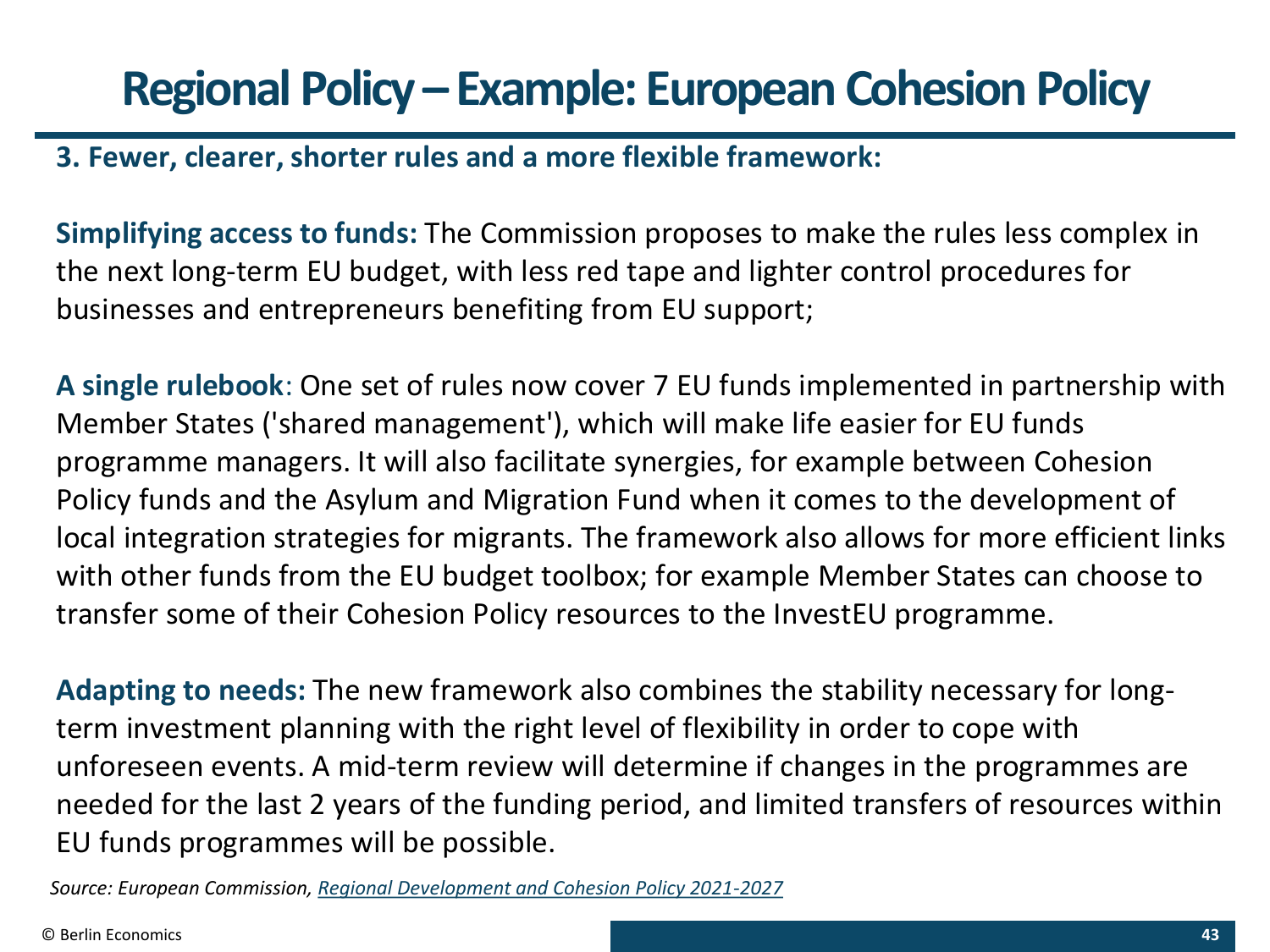**4. A strengthened link with the European Semester to improve the investment environment in Europe:** The Commission proposes to strengthen the link between Cohesion Policy and the European Semester, to create a growth- and business-friendly environment in Europe, so that both EU and national investments can deliver their full potential. This stronger Cohesion Policy support to structural reforms will ensure full complementarity and coordination with the new, enhanced Reform Support Programme.

For the next long-term EU budget 2021-2027, the Commission proposes to modernise Cohesion Policy, the EU's main investment policy and one of its most concrete expressions of solidarity.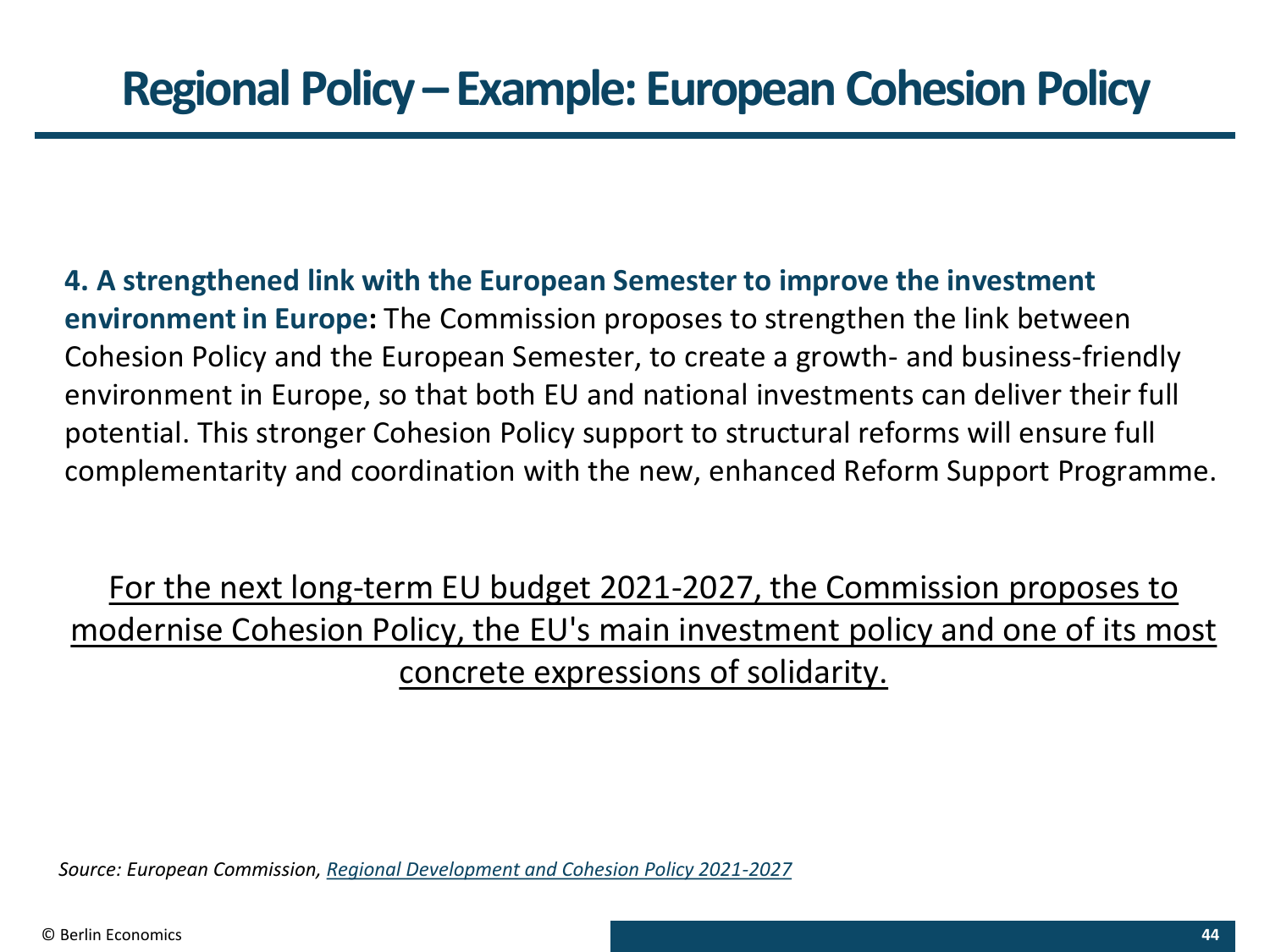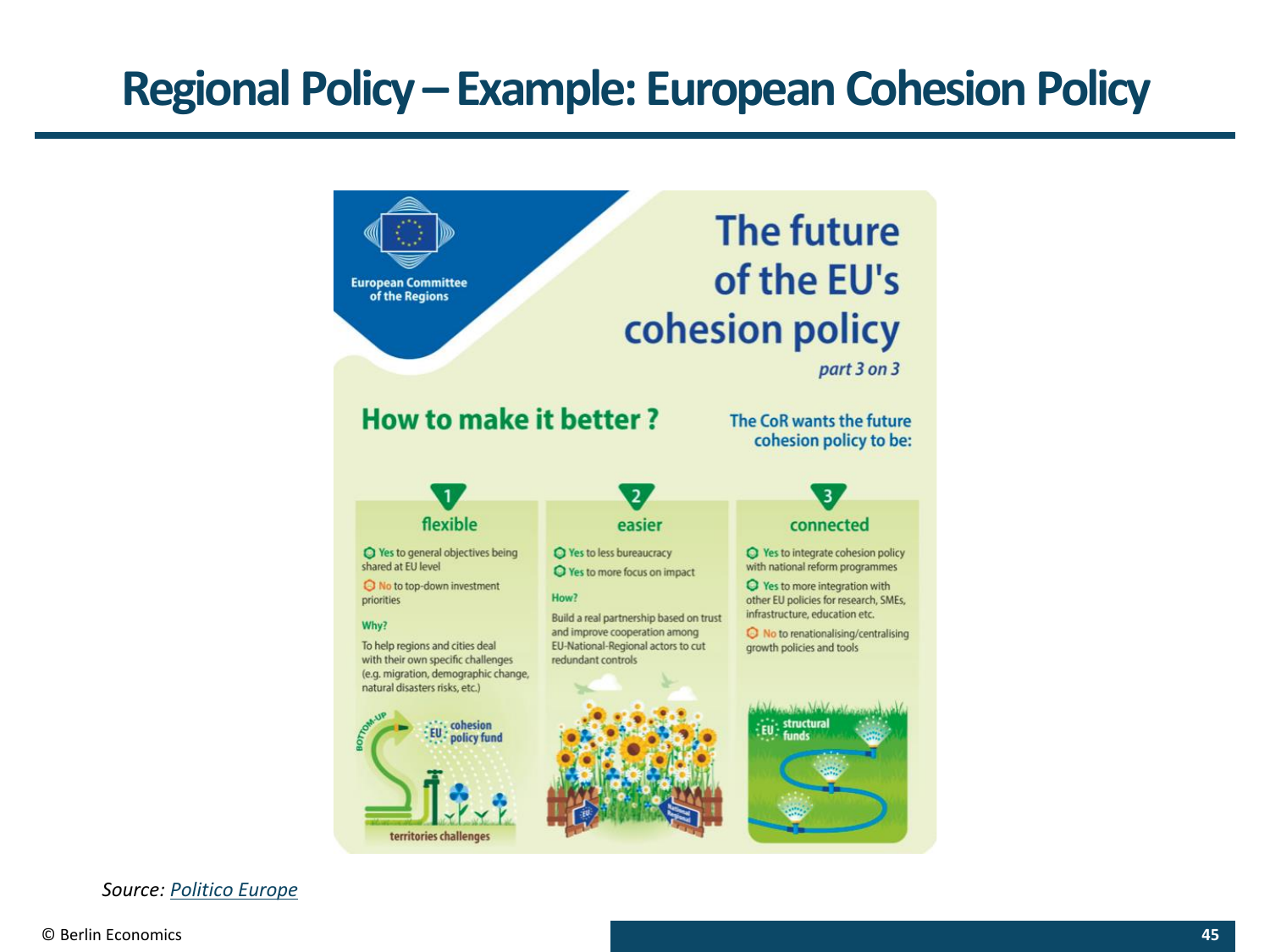# **Regional Policy – Summary**

- Regional policy aims to enhance economic growth as well as economic and social cohesion between different regions.
- An effective regional policy allows for a more even distribution of economic activities across country and prevent a significant concentration (agglomeration) of economic activities in specific (mainly urban) areas.
- Reginal policy might lower costs of production and regional unemployment whilst improving infrastructure, connectivity of the regions and local living standards.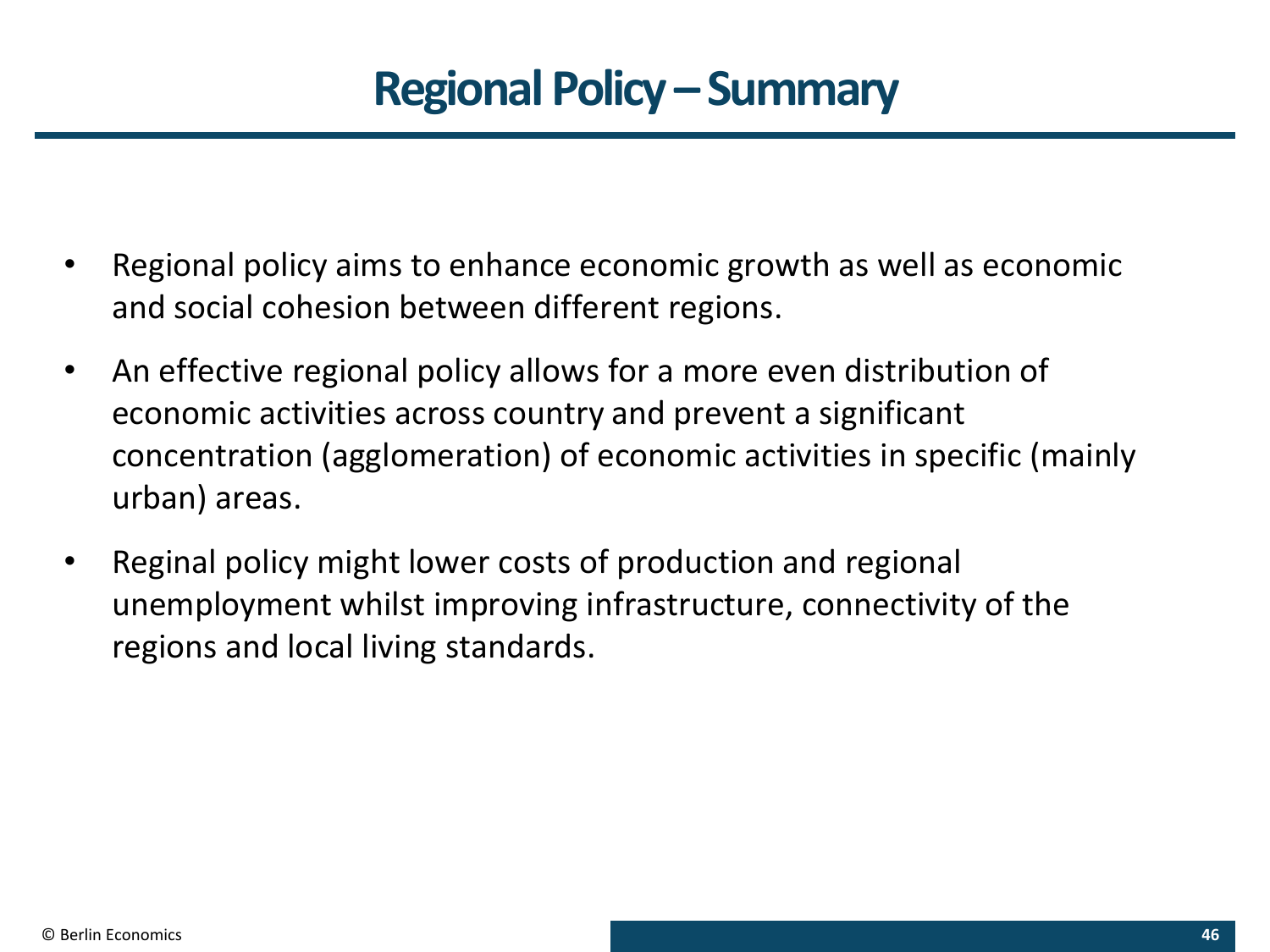### **Sources**

- Borras, S./C. Edquist (2013): The choice of innovation policy instruments, in: Technological Forecasting and Social Change, Vol. 80/8, p. 1513-1522.
- Iversen, T./D. Soskice (2011): Inequality and Redistribution A Unified Approach to the Role of Economic and [Political Institutions, in:](https://www.cairn.info/revue-economique.htm) **Revue économique [2011/4 \(Vol. 62\)](https://www.cairn.info/revue-economique-2011-4.htm)**, p. 629-649
- MacKinnon, D. et al (2002): Learning, innovation and regional development: a critical appraisal of recent debates, <https://journals.sagepub.com/doi/abs/10.1191/0309132502ph371ra>.
- OECD (2019): Public social spending is high in many OECD countries Social expenditure update 2019 (January 2019): <https://www.oecd.org/social/soc/OECD2019-Social-Expenditure-Update.pdf>
- OECD (2009): Round table Competition Policy, Industrial Policy and National Champions: [https://www.oecd.org/daf/competition/44548025.pdf.](https://www.oecd.org/daf/competition/44548025.pdf)
- WEF (2015): Are national champions really winners? [https://www.weforum.org/agenda/2015/02/are-national-champions-really](https://www.weforum.org/agenda/2015/02/are-national-champions-really-winners/)winners/